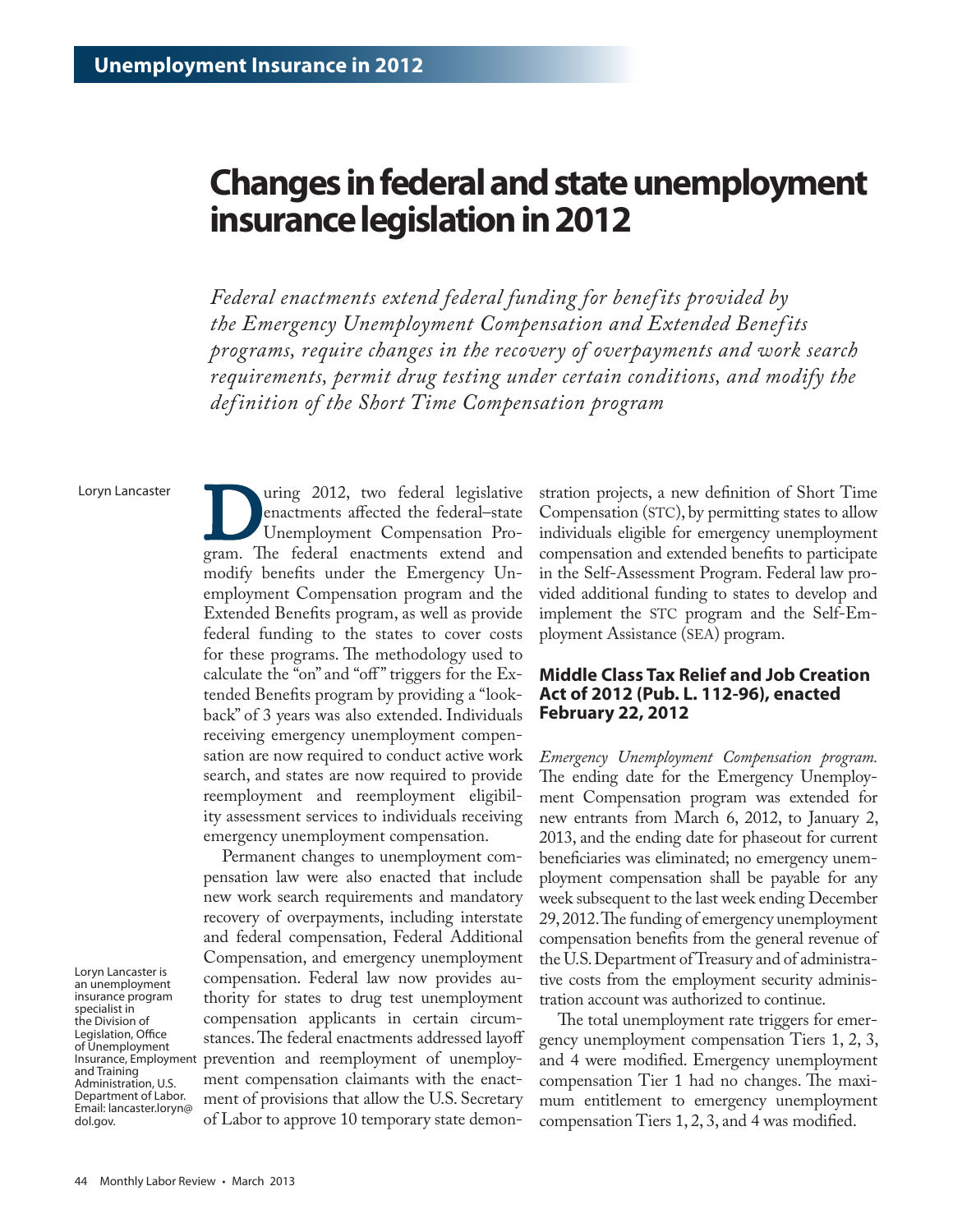The eligibility provisions were amended to require that individuals must be able to work, available for work, and actively seeking work to qualify for emergency unemployment compensation. Actively seeking work includes registering with an employment service office, appropriately searching for work, maintaining a work search record, and providing such record to the state upon request.

States are now required to immediately begin providing notification to all emergency unemployment compensation claimants of the new emergency unemployment compensation work search requirements and to review or audit a minimum number of claimants' work search records that are selected randomly to ensure claimants are meeting the work search requirements.

States are required to provide specific reemployment services and in-person reemployment and eligibility assessments to individuals establishing a new emergency unemployment compensation Tier 1 or 2 claim on or after March 23, 2012. Individuals are required to participate for receipt of emergency unemployment compensation unless they can show good cause for failing to participate or complete the services. These activities will be funded from the U.S. Department of Treasury general fund in an amount equal to the estimated number of individuals who will be provided such services, multiplied by \$85.

Using the same procedures that are used to recover overpayments of regular compensation, states are required to recover emergency unemployment compensation overpayments by offset when an individual is eligible for emergency unemployment compensation. The offset capped at 50 percent of the weekly benefit amount has been eliminated. The overpayment recovery may not begin until an opportunity for a fair hearing has occurred and the determination is final. Recovery may be waived if the individual was not at fault and if the repayment would be contrary to equity and good conscience.

The nonreduction rule prohibits states from modifying the method of computation of regular compensation if it results in a lower average weekly benefit amount of regular compensation. However, the Middle Class Tax Relief and Job Creation Act provides that the nonreduction rule shall not apply with respect to a state that has enacted a law before March 1, 2012, that, on taking effect, would violate the nonreduction rule. Effective March 24, 2012, states must pay any emergency unemployment compensation entitlement before the payment of any extendedbenefits entitlement.

*Extended Benefits program.* The ending dates for the 100-percent federal funding of extended benefits and for the provision expanding extended-benefit eligibility were extended from March 7, 2012, to December 31, 2012, and the ending date for phaseout for current beneficiaries was extended from August 15, 2012, to June 29, 2013. The ending date of the provision for the federal funding of the first week of extended benefits in states with no waiting week was extended from August 15, 2012, to June 29, 2013. The ending date permitting states to temporarily modify the provisions concerning extended benefits "on" and "off" indicators by increasing the look-back period from 2 years to 3 years was extended from the period ending on or before February 29, 2012, to the period ending on or before December 29, 2012.

*Overpayments.* Overpayments of federal additional compensation may be recovered by offsetting benefit payments.

*State Reemployment Demonstration Projects.* Up to 10 states are permitted to conduct demonstration projects lasting 1 to 3 years to expedite reemployment or to improve state effectiveness in implementing state law on reemployment. States must complete projects by December 31, 2015. States are permitted to use unemployment compensation administrative grant funds to administer an approved demonstration. States may be granted approval to temporarily waive provisions of federal law regarding the withdrawal standard and the methods of administration requirement. Unemployment insurance administrative grant moneys may be used to fund demonstration projects.

*Data exchange standardization.* The U.S. Secretary of Labor is required, along with the Office of Management and Budget, to designate a data exchange standard for information, and data exchange standards must be established for required reporting. Federal law established parameters for both the data exchange standard and the reporting standard.

*Drug testing.* States are permitted to test unemployment insurance applicants for drugs and deny benefits to applicants who test positive if the applicant was discharged for unlawful use of drugs or is only available for suitable work in an occupation that regularly conducts drug testing.

Short Time Compensation program. The definition of "Short Time Compensation" or STC program is modified. States choosing to operate an STC program must operate it consistently with the modified definition. States are federally reimbursed 100 percent of certain STC ben-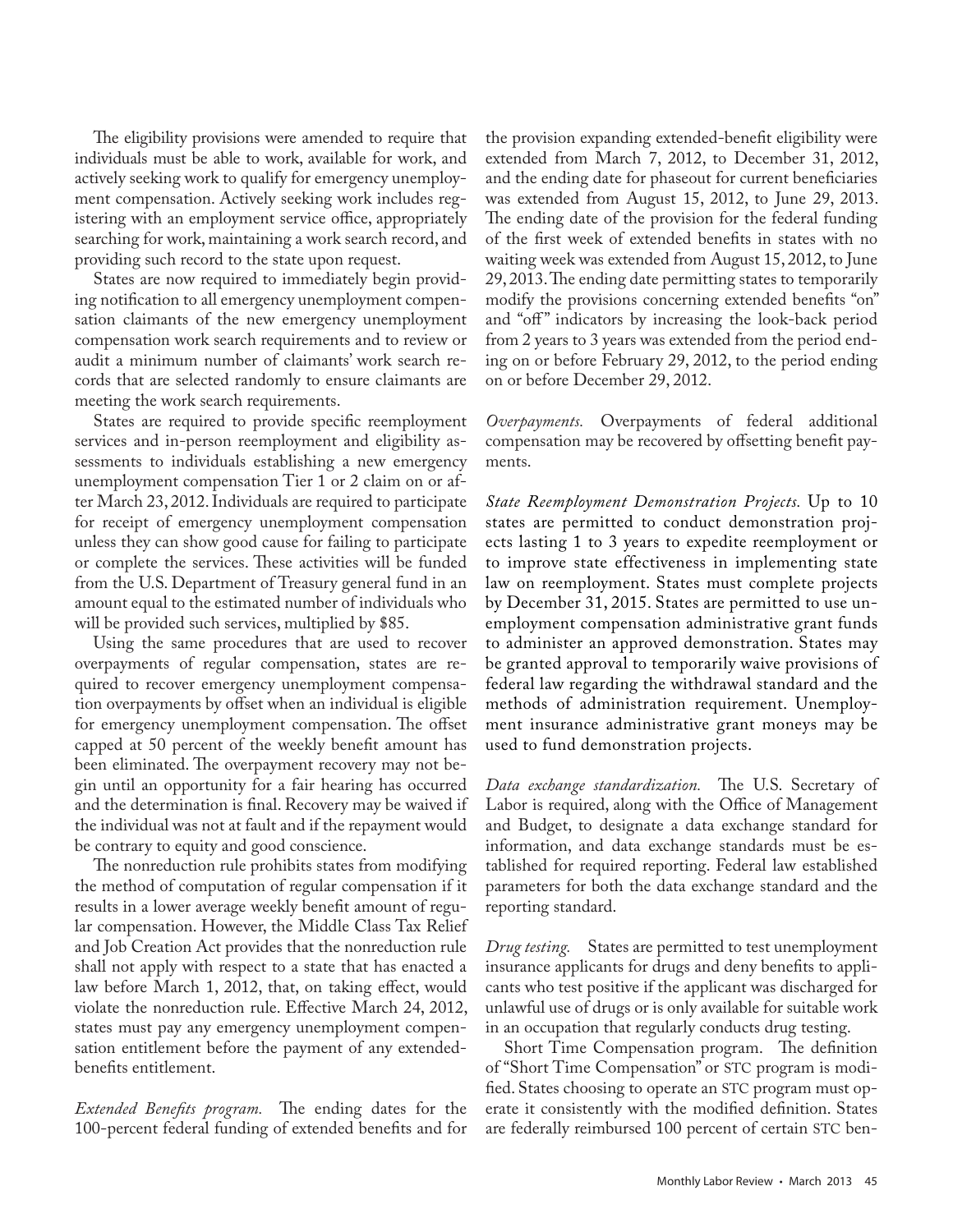efit costs for up to 3 years if operating a state STC program under the modified definition. States without STC programs meeting the modified definition are allowed to enter into an agreement with the U.S. Secretary of Labor to operate a federal STC program for up to 2 years, with the state receiving reimbursement for one-half of the amount of STC benefits paid under the agreement and the employer paying the other one-half. Grants are available to states either for implementing or improving the administration of or for promoting and enrolling in STC programs meeting the modified definition.

*Self-Employment Assistance program.* The SEA program has been expanded by providing states the permissive authority to establish SEA programs for individuals eligible for extended benefits and for individuals eligible for emergency unemployment compensation. States operating SEA programs for individuals eligible for extended benefits or emergency unemployment compensation must follow the definition of an SEA program, except for the modified language that includes, among other things, a 1-percent limitation on the aggregate number of individuals receiving an SEA allowance and the requirement that the program not result in any cost to the Unemployment Compensation Trust Fund does not apply.

# **American Taxpayer Relief Act of 2012 (Pub. L. 112–240), enacted January 2, 2013**

*Emergency Unemployment Compensation.* The ending date for the Emergency Unemployment Compensation program was extended for new entrants from January 2, 2013, to January 1, 2014; no emergency unemployment compensation shall be payable for any week subsequent to the last week ending December 28, 2013. The funding of emergency unemployment compensation benefits from the general revenue of the U.S. Department of Treasury and of administrative costs from the employment security administration account was authorized to continue.

The total unemployment rate triggers for emergency unemployment compensation Tiers 1, 2, 3, and 4 were not changed. Tiers 1 had no changes for the emergency unemployment compensation Tier. The maximum entitlement to emergency unemployment compensation Tiers 1, 2, 3, and 4 was not changed. The funding for reemployment services and reemployment and eligibility assessment activities was extended through fiscal year 2014.

*Extended Benefits program.* The ending dates for the 100-percent federal funding of extended benefits and the

provision expanding extended-benefit eligibility were extended from December 31, 2012, to December 31, 2013, and the ending date for phaseout for current beneficiaries was extended from June 29, 2013, to June 28, 2014. The ending date of the provision for the federal funding of the first week of extended benefits in states with no waiting week was extended from June 29, 2013, to June 28, 2014. The ending date permitting states to temporarily modify the provisions concerning extended benefits "on" and "off " indicators by increasing the look-back period from 2 years to 3 years was extended from the period ending on or before December 29, 2012, to the period ending on or before December 28, 2013.

# **State legislation**

The following are the modified or new provisions in state unemployment compensation laws, with the states that amended or included that particular provision:

- Individuals will not be denied benefits under provisions relating to their availability for work, active search for work, or refusal to accept work solely because they are seeking only part-time work (California and Vermont).
- Individuals will not be disqualified from receiving benefits because they were separated from employment if their separation is due to (1) a compelling family reason, such as domestic violence, illness, disability of the individual's immediate family, or sexual assault, or (2) the individuals' need to accompany their spouses to places from which commuting is impractical because of a change in location of the spouses' employment (Washington).
- Individuals who have exhausted their rights to regular unemployment compensation and who are enrolled in an approved training program or in a job training program authorized under the Workforce Investment Act of 1998 will be entitled to an additional amount of benefits equal to 26 times their average weekly benefit amount for the most recent benefit year. Such training programs will prepare individuals who have been separated from a declining occupation or who have been involuntarily separated from employment due to a permanent reduction in operations at their place of employment for entry into a high-demand occupation (Vermont).

The effective date of each provision varies with the state adopting it.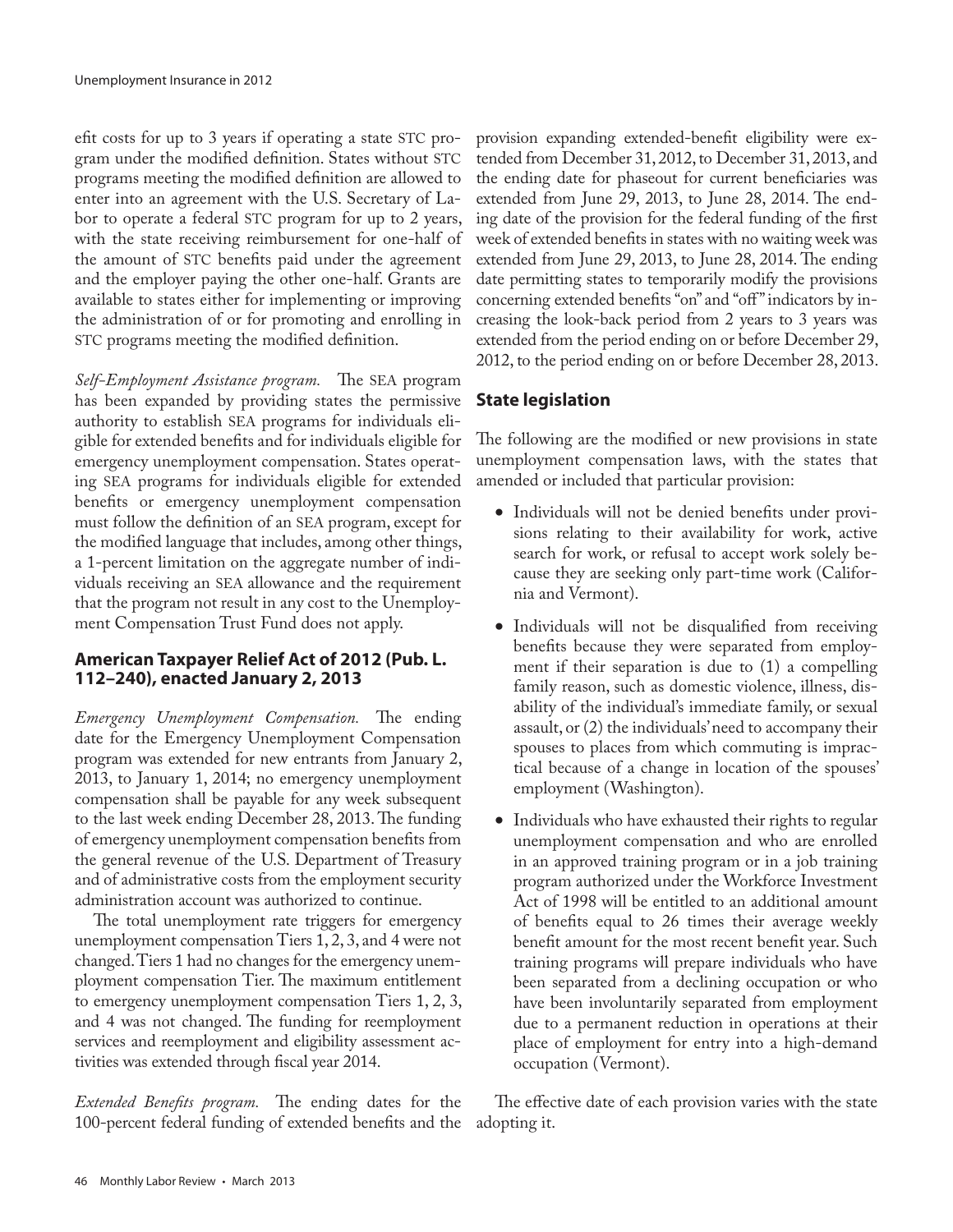# **Alabama**

*Financing.* Benefits paid to an individual who leaves employment to relocate with a spouse serving in the U.S. Armed Forces will not be charged to the employer's experiencerating account.

*Nonmonetary eligibility.* Unemployment benefits are allowed for individuals who leave employment to permanently relocate because of their active-duty spouse's permanent change of station orders, activation orders, or unit deployment orders. This requirement applies to separations occurring on or after August 1, 2012.

The 1-week waiting period for benefit years effective on or after August 1, 2012 is restored.

*Overpayments.* Whoever willfully makes a false statement or representation or willfully fails to disclose a material fact to obtain or increase any benefit payment under the state's or any other state's or government's unemployment insurance law, either for him- or herself or for any other person, whether such benefit or payment is actually received or not, shall be guilty of an offense and each such false statement or representation shall constitute a separate and distinct offense as follows:

- An aggregate amount involved in the offense that exceeds \$2,500 in value shall constitute a class B felony.
- An aggregate amount involved in the offense that exceeds \$500 but does not exceed \$2,500 shall constitute a class C felony.
- An aggregate amount involved in the offense that does not exceed \$500 shall constitute a class A misdemeanor.
- Sentencing of individuals, upon conviction, for these offenses shall follow the Criminal Code of Alabama.
- In lieu of fines, any person found guilty shall be required to pay restitution to the Alabama Department of Industrial Relations in at least the amount of benefits fraudulently obtained.

Under prior law, such person was guilty of a misdemeanor and, when convicted, was punished by a fine of not less than \$50 or more than \$500 or imprisonment for not longer than 12 months or both fine and imprisonment.

In addition to any penalty or prosecution or the deduction of benefits in an amount not less than 4 times his or her weekly benefit amount and not more than the maximum benefit amount payable in a benefit year, a claimant who made a fraudulent misrepresentation to obtain benefits to which he or

she is not entitled shall be disqualified for the 52-week period that immediately follows the final date of the fraud determination and until the fraudulent overpayment has been repaid in cash. For subsequent acts determined as fraudulent, a claimant shall be disqualified for the 104-week period that immediately follows the final date of the fraud determination and until the fraudulent overpayment has been repaid in cash. Federal and state income intercepts used to satisfy overpayments are to be considered cash payments.

All fraudulent overpayment balances shall accumulate interest at the rate of 2 percent per month on unpaid balances, shall be added to the debt balance, and shall be deposited in the fraud interest penalty account. A separate account designated as the fraud interest penalty account is established. All fraudulent overpayment balances shall have an additional minimum penalty of 15 percent that shall be deposited in the state's account of the Unemployment Insurance Trust Fund.

#### **Arizona**

*Appeals.* The period for all interested parties to file an appeal concerning a disputed claim increases to 30 days (previously, 15 days) from the date of mailing or electronic submission. An employer has 30 days (previously, 15 days) to appeal to the board if a request to revise a final determination, redetermination, or decision of employee status is refused. Certain criteria must be included in any appeal determination or any redetermination related to an employee's status and any contribution rate redetermination or denial.

*Coverage.* The definition of "employee" is changed to include indicators of control by the employing unit as follows:

- • The individual's hours or location of work
- The right to perform services for others
- • Tools, equipment, materials, expenses, and use of other workers
- • Other indicia of employment

A determination notice that an employing unit constitutes an employer, services performed constitute nonexempt employment, or remuneration for services constitutes wages will become final within 60 days (previously, 15 days) after written notice is served by certified mail, if the determination was made on the basis of establishing an employer-employee relationship, or by first-class mail if the determination was made by any other basis.

*Financing.* A discharged employee shall be paid wages due within 7 working days (previously, 3 days) or the end of the next regular pay period, whichever is sooner.

Until the amount of the annual federal unemployment insurance excise tax is reduced to a percentage less than 6 percent (previously, reduced to 6 percent or less), the 0.01 percent job training tax imposed on each contributory employer does not apply to employers

- • with a positive reserve ratio of at least 13 percent,
- with a positive reserve ratio of at least 12 percent but less than 13 percent,
- assigned the contribution rate of 2.0 percent or 2.7 percent, and
- with a negative reserve ratio.

*Monetary entitlement.* This provision changes the wage qualification requirement for an individual's wages paid in one quarter from \$1,500 to an amount that is equal to at least 390 times the minimum wage that is in effect when the individual files a claim for benefits.

*Nonmonetary eligibility.* An unemployed individual shall be eligible to receive benefits only if the Department of Economic Security finds that such individual has both engaged in a systematic and sustained effort to obtain work during at least 4 days of the week and has made at least three work search contacts during the week. An individual shall be disqualified for benefits for failing without cause to actively engage in seeking work. An individual is considered to have refused an offer of suitable work if an employer withdraws an offer of work after an individual either

1. tests positive for drugs after a drug test given pursuant to state law or on behalf of a prospective employer as a condition of an offer of employment or

2. refuses, without good cause, to submit to a drug test that a prospective employer requires as a condition of an offer of employment.

Benefits are denied to an instructional, research, or principal administrative employee while in the employ of an entity that provides these professional services to or on behalf of an educational institution between 2 successive academic years, during a similar period between two successive or nonsuccessive regular terms, or during a period of paid sabbatical leave if the individual performed such professional services in the first of such academic years or terms and if there is a contract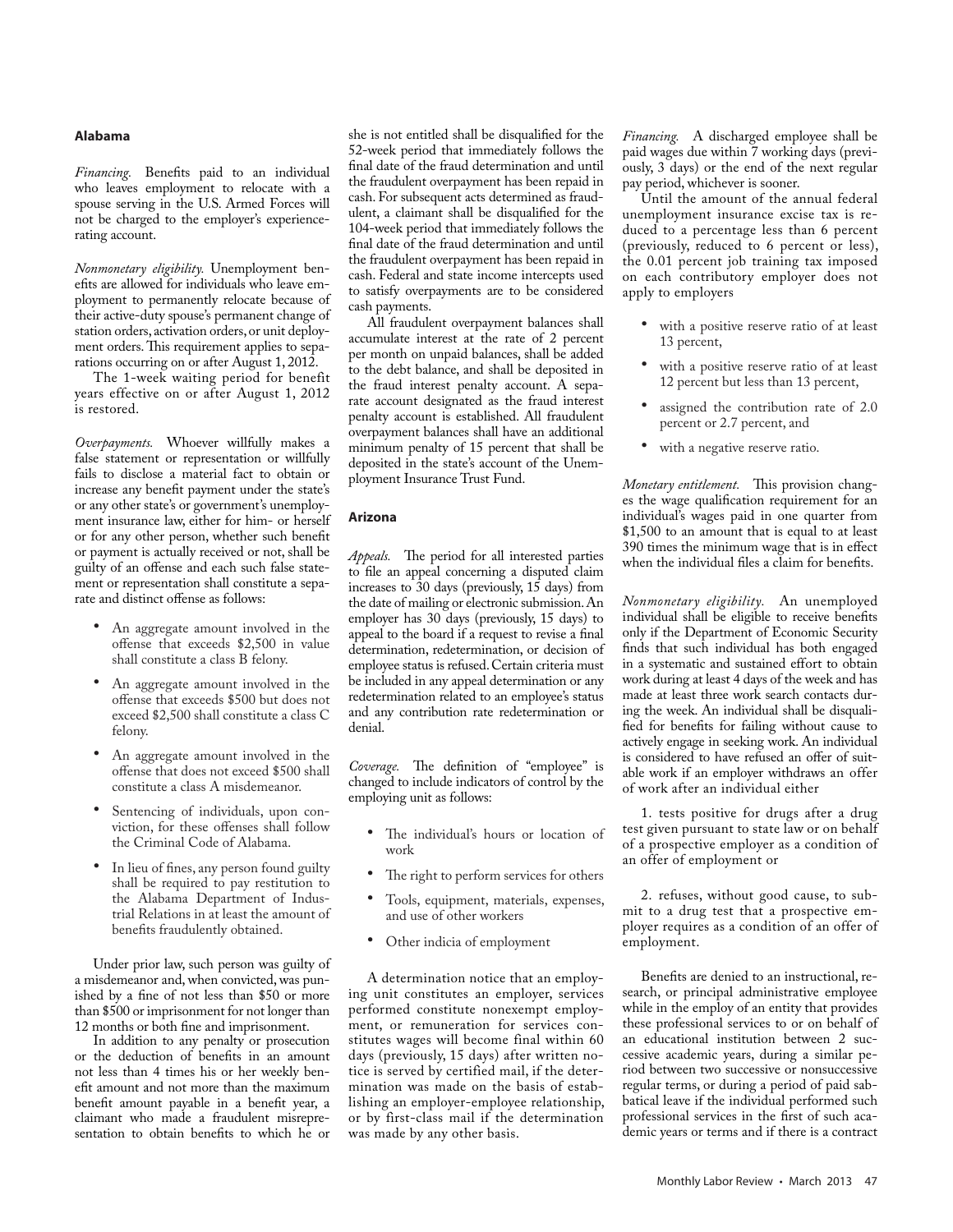or a reasonable assurance that the individual will perform professional services for any educational institution entity that provides these services to or on behalf of an educational institution in the second of such academic years or terms. This between-terms denial to professionals also applies to vacation or holiday periods within academic years or terms.

Benefits are denied to an employee in any other capacities while in the employ of an entity that provides these services to or on behalf of an educational institution between 2 successive academic years or terms if the individual performed such services in the first of such academic years or terms and if there is a reasonable assurance that the individual will perform these services to or on behalf of an educational institution in the second of such academic years or terms. However, if benefits are denied and the individual was not offered an opportunity to perform nonprofessional services on behalf of an educational institution entity that provides these services to or on behalf of an educational institution, the individual is entitled to a retroactive payment of benefits for each week a timely claim was filed. This between-terms denial to nonprofessionals also applies to vacation or holiday periods within academic years or terms.

"Contract educational provider" means a private for-profit entity that is approved by the Department of Education to provide, and does provide, special education services to pupils from schools that offer instruction in kindergarten programs and grades 1 to 12.

Notwithstanding any other provisions of law, benefits are denied to an individual between 2 successive academic years or terms on the basis of services performed under a contract with an educational provider if the following conditions are met:

- • The individual performs the services in the first of the successive academic years or terms.
- A reasonable assurance exists that the individual will perform the same services in the second of the academic years or terms.

If an individual is denied benefits based on services performed under contract with an educational provider and the individual was not offered a contract for the second successive academic year or term, the individual is entitled to retroactive payments of benefits, provided a timely claim was filed. Unemployment benefits are denied to an individual on the basis of services performed under a contract with an educational provider for any week that begins during an established and customary vacation period or holiday recess if there is reasonable assurance that the individual will perform the same services after the period or recess and that he or she was performing the same services in the period immediately before the period or recess.

The provisions regarding services for a charter school are as follows:

1. Notwithstanding any other law, benefits that are based on services for a charter school shall not be paid to an individual for any week of unemployment that begins during a period between 2 successive academic years or terms if the individual performs these services in the first of the successive academic years or terms and there is a reasonable assurance that the individual will perform the same services in the second of the academic years or terms. However, if benefits are denied to any individual under this subsection and that individual was not offered an opportunity to perform these services for the employer for the second successive academic year or term, the individual is entitled to a retroactive payment of benefits for each week the individual filed a timely claim for benefits and the benefits were denied solely by reason of this subsection.

2. Benefits that are based on services for a charter school, as described in section 15- 181, shall not be paid to an individual for any week of unemployment that begins during an established and customary vacation period or holiday recess if the individual performs these services in the period immediately before the vacation period or holiday recess and if there is a reasonable assurance that the individual will perform the services in the period immediately following the vacation period or holiday recess.

# **California**

*Extensions and special programs.* The operational date of the California Training Benefits Program was extended from January 1, 2015, to January 1, 2019. A determination of automatic eligibility for these training benefits must be issued to a permanent or probationary public school teacher who is a participant in a credential preparation program or training program approved or accredited by the Commission on Teacher Credentialing for additional certification in math, science, or special education, for kindergarten and grades 1 to 12, inclusive, and was laid off, effective January 1, 2014.

*Financing.* The Employment Development Department is authorized to provide new hire information to the Joint Enforcement Strike Force on the Underground Economy, the Contractors' State License Board, and the State Compensation Insurance Fund. These agencies must execute on or before July 1, 2013, a

memorandum of understanding regarding the administration and enforcement of reporting and payroll duties relating to contractors.

An employer's reserve account is not relieved of charges relating to a benefit overpayment established on or after October 22, 2013, if the Employment Development Department determines that the payment was made because the employer, or an agent of the employer, was at fault for failing to respond timely or adequately to requests from the department for information relating to the individual claim for unemployment compensation benefits, as provided.

The cost of benefits charged to an employer electing to pay the cost of benefits into the Unemployment Fund in lieu of paying contributions includes credits of benefit overpayments actually collected by the department, unless the department determines that the payment was made because the entity, or an agent of the entity, was at fault for failing to respond timely or adequately to requests from the department for information relating to the individual claim for unemployment compensation benefits, as provided. This provision would apply to benefit overpayments established on or after October 22, 2013.

Employers must report the hiring of any employee who previously worked for the employer but had separated from such prior employment for at least 60 consecutive days.

For penalty assessments established on and after October 22, 2013, the fraudulent overpayment assessment of 30 percent of the amount of overpaid benefits must be deposited as follows: 50 percent into the Unemployment Fund and 50 percent into the Benefit Audit Fund. Under previous law, the entire amount of the overpayment assessment was required to be deposited into the Benefit Audit Fund.

# **Colorado**

*Extensions and special programs.* The payment of enhanced unemployment compensation benefits was extended through June 30, 2014. (The benefits were scheduled to expire on June 30, 2012.) Eligibility for these benefits has been expanded to claimants receiving extended benefits and military or federal unemployment compensation. The requirement for training in a high-demand occupation is deleted.

The Division of Employment Insurance may seek, accept, and expend gifts, grants, and donations from private or public sources to pay for administration of the program, subject to annual appropriation by the General Assembly. The division is required to notify the Legislative Council when it has received adequate funding from such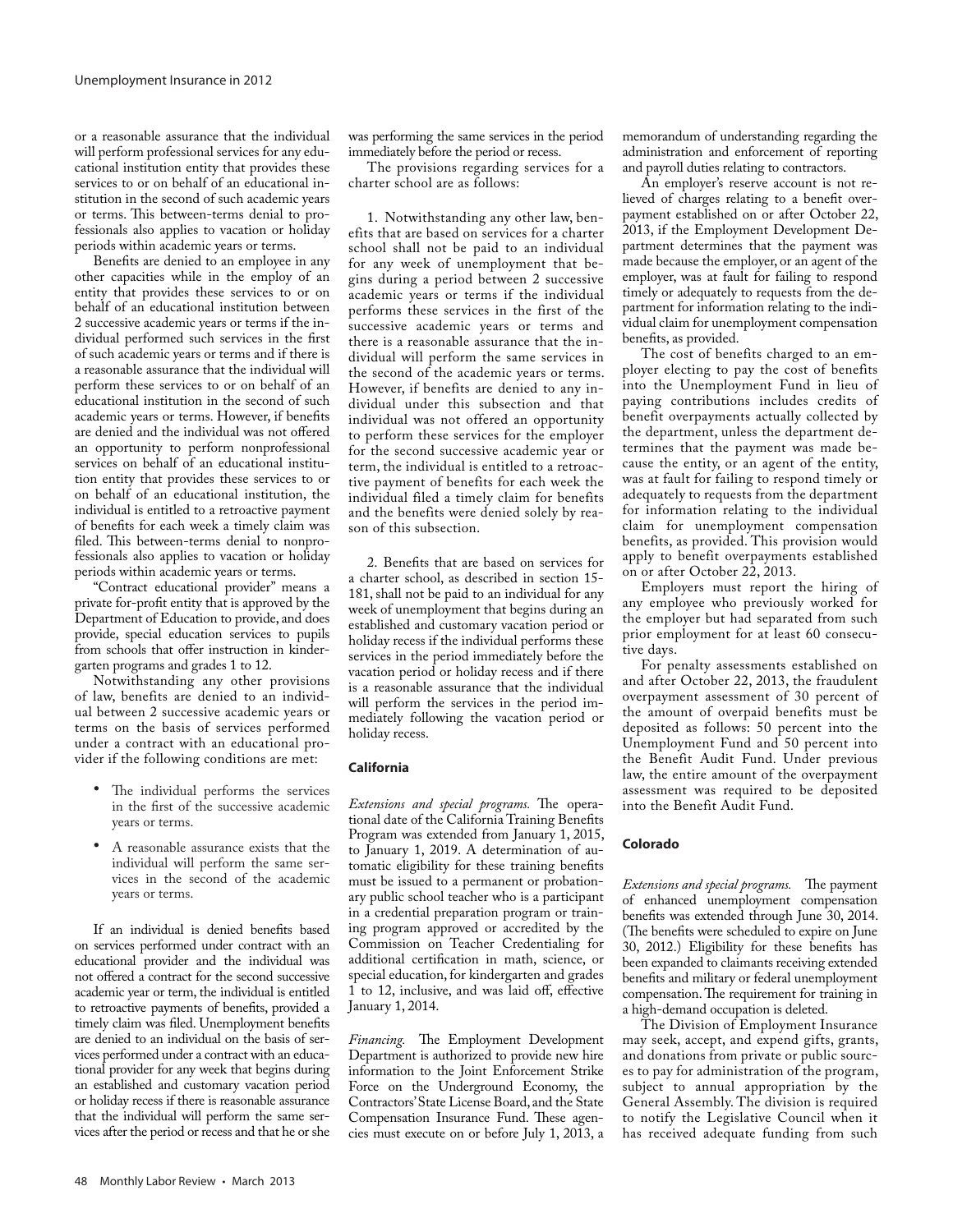gifts, grants, and donations. (The enhanced unemployment compensation benefits program is to be repealed July 1, 2015.) A payment of \$8 million for enhanced benefits is authorized for fiscal years 2013 and 2014. Another \$47 thousand is appropriated for implementation of the program.

The definition of "approved training program" has been expanded to include employerbased entrepreneurial training and entrepreneurial training that is part of the SEA program; an employer or any other entity that provides apprenticeship or entrepreneurial training is added to the definition of "training program provider."

*Financing.* The Division of Unemployment Insurance may issue revenue bonds when the monthly balance in the Unemployment Compensation Fund is equal to or less than 0.9 of 1.0 percent of the total wages reported by ratable employers for the calendar year or for the most recent four consecutive quarters prior to the last computation date. The Governor, the state Treasurer, and the Executive Director of the Colorado Department of Labor and Employment are required to certify

- that the issuance of bonds is the most cost–effective means compared with other funding alternatives considered,
- the amount of money required to maintain adequate balances in the fund or to repay advances, and
- the amount of bonds to be issued.

The state Department of Labor and Employment must certify bond issuance would not result in decertification of Colorado's unemployment insurance program, affect any CAP application, affect the receipt of emergency unemployment compensation funds, or result in the loss of federal funds, penalties, and sanctions.

An unemployment bond repayment account is created for all non-principal-related bond costs and provides that funds for non-principal-related costs be deposited in the bond repayment account.

The surcharge tax is repealed December 31 of the calendar year that the trust fund balance on June 30 is equal to or greater than zero and all advances have been repaid.

The rate increases for unrated employers, ranging from 0.0296 to 0.0465 depending on the reserve ratio, are eliminated from the premium rate schedule used when the unemployment insurance fund is solvent and sets the rate at 0.0170, regardless of the reserve ratio. The new provision specifies that new employers pay the same premiums as unrated employers, or at the computed rate, whichever is higher, unless 12

consecutive calendar months have passed immediately preceding the computation date during which an employer's account has been chargeable with benefit payments.

#### **Connecticut**

*Financing.* The method used to calculate the amount of money the state Unemployment Compensation Fund should contain changed. The administrator will establish a fund balance tax rate sufficient to maintain a balance in the Unemployment Compensation Trust Fund that results in an average high-cost multiple

- equal to 0.5 for each calendar year, commencing with calendar year 2013;
- that is increased by 0.1 from the preceding calendar year, commencing with calendar year 2014 and ending with calendar year 2018; and
- equal to 1.0, commencing with calendar year 2019.

If the established fund balance tax rate results in a fund balance in excess of the amount prescribed as of December 30 of any year, in the next year following, a fund balance rate sufficient to eliminate the excess fund balance amount shall be established. (Previous law provided that before calendar year 2013, a fund balance tax rate had to be established that was sufficient to maintain a trust fund balance equal to 0.8 percent of the total wages that contributing employers paid to covered workers during the year ending the last preceding June 30.)

The law changed by providing that the assessment levied by the administrator at any time during a calendar year commencing on or after January 1, 2013, will not exceed 1.4 percent and will not be calculated to result in a fund balance greater than the amounts prescribed. (Prior law provided that from January 1, 1999, to December 31, 2012, the assessment will not exceed 1.4 percent and will not be calculated to result in a fund balance greater than 0.8 percent of such total wages.)

The average high-cost multiple will be computed as follows: The numerator will be the result of the balance of the Unemployment Compensation Trust Fund on December 30 immediately preceding the new rate year divided by the total wages that contributing employers paid to covered workers for the 12 months ending on the December 30 immediately preceding the new rate year, and the denominator will be the average of the three highest calendar benefit cost rates in (1) the last 20 years or (2) a period including the last three recessions, whichever is longer. Benefit cost rates are computed as benefits paid, including the state's share of extended benefits but excluding reimbursable benefits as a percent of total wages in covered employment. The results rounded to the next lower one decimal place will be the average high-cost multiples.

#### **District of Columbia**

*Administration.* All correspondence, notices, determinations, or decisions may be transmitted to claimants, employers, or necessary parties by electronic mail or other means of communication; the claimant, employer, or necessary party may select from the alternative methods.

All correspondence, notices, determinations, or decisions that the Director of Department of Employment Services issues may be signed by an electronic signature that complies with the requirements of District of Columbia Official Code, Section 28-4917, and Mayor's Order 2009-118, issued June 25, 2009.

*Extensions and special programs.* The temporary total unemployment rate trigger and 3-year look-back provisions based on the Extended Benefits program were extended to the week ending 4 weeks prior to the last week of unemployment for which 100 percent of most federal sharing is available. (The provision expires October 13, 2012.)

The ending effective date for the temporary federal–state Extended Benefits program provisions concerning the optional seasonally adjusted total unemployment rate trigger and the 3-year look-back were extended to the week ending 4 weeks prior to the last week for which the federal government pays 100 percent of most extended-benefits costs. (This provision is applicable as of March 3, 2012, is temporary, and is subject to congressional review.) The District's additional benefits program is repealed.

*Financing.* The 0.6-percent contribution rate assessment on employers to finance the additional benefits program was repealed.

## **Florida**

*Administration.* The Agency for Workforce Innovation is renamed the Department of Economic Opportunity. The state Unemployment Compensation Program is renamed "Reemployment Assistance Program."

The department must establish a numeric score on the initial skills review that demonstrates a minimum proficiency in workforce skills. A claimant has the option to undergo workforce skills training if he or she scores below this standard. Workforce skills training will be provided at no cost to individuals to improve skills at their minimum proficiency level. The department must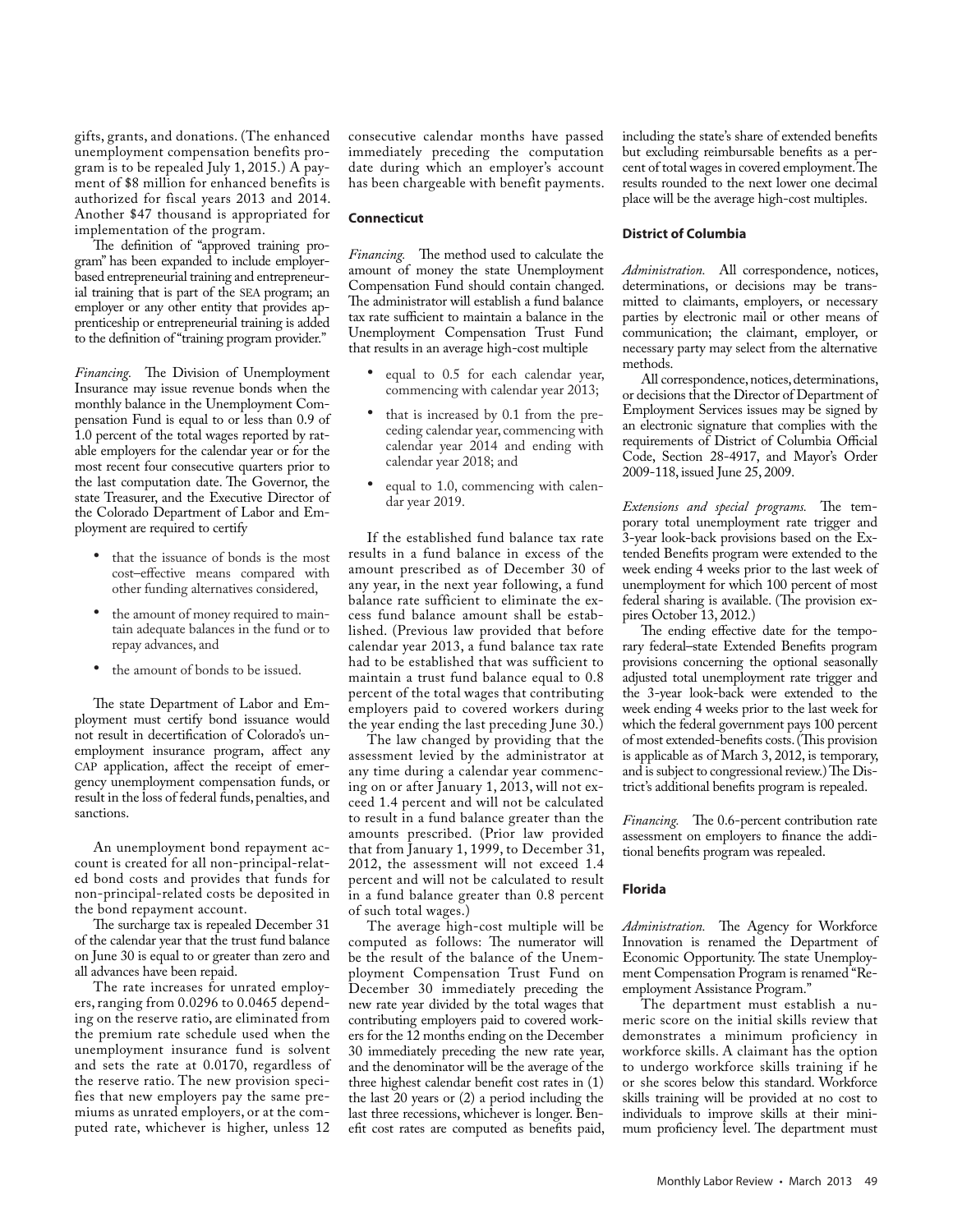develop best practices, evaluate the training, and report findings and recommendations to the Governor, the President of the Senate, and the Speaker of the House of Representatives by January 1, 2013.

The confidentiality and disclosure provisions were modified by providing that information revealing an employing unit's or individual's identity is confidential and that the release of such information must conform to certain federal regulations.

*Extensions and special programs.* The meaning of "emergency benefits" was modified to benefits that are paid pursuant to Public Law 110-252 and any subsequent federal law that provides for the payment of emergency unemployment compensation.

The federally funded temporary Extended Benefits program based on the total unemployment rate and the high-unemployment period was extended through March 11, 2012.

*Financing.* An employee leasing company is allowed to make a one-time irrevocable election to report and pay state unemployment compensation taxes under the respective unemployment account of each client. The election to use the client option would apply to all current and future clients of the employee leasing company and would apply to any unemployment compensation reports and taxes owed beginning in calendar year 2013. An existing employee leasing company is required to notify the state Department of Revenue of its election by July 1, 2012. However, a new employee leasing company is required to inform the Department of Revenue of its election within 30 days of formation. If any employee leasing company fails to timely inform the Department of Revenue of its election to use the client option, such entity would be required to report leased employees under the employee leasing company's tax identification number and contribution rate.

The Department of Economic Opportunity is authorized to not charge the accounts of employers that are forced to lay off workers because of an oil spill, terrorist attack, or other similar disaster of national significance that is not a declared natural disaster under the Robert T. Stafford Disaster Relief and Emergency Assistance Act.

*Monetary entitlement.* The denial of benefits to employees of an educational institution is also applicable to employees of a private employer holding a contractual relationship with an educational institution, but only if the baseperiod wages attributable to such services are identified in the quarterly wage report, effective July 1, 2013.

*Nonmonetary eligibility.* Individuals who are union members are authorized to satisfy work search requirements by reporting daily to their union hall. Additionally, the work search requirements do not apply to individuals who are laid off temporarily or participating in STC plans.

The number of weekly employer contacts was reduced from five to three for individuals who reside in a small county and are engaging in systematic and sustained efforts to find work.

*Overpayments.* A disqualification for making a fraudulent claim begins with the week the fraudulent claim is made and continues up to 1 year after the date the department discovers the fraudulent claim and until any fraudulent overpayments are repaid in full.

The statute of limitations related to the collection of reemployment assistance fraudulent overpayments was amended by providing that the commencement of collections must be initiated within 7 years after the redetermination or decision (previously, the commencement had to be initiated within 5 years) and the collection of reemployment assistance nonfraudulent overpayments within 7 years (previously, within 3 years).

# **Georgia**

*Financing.* The provisions relating to the statewide reserve ratio were amended by providing that for the period of January 1 through December 31, 2013, and each calendar year thereafter, the overall increase in the required rate shall be suspended, except if the statewide reserve ratio, as calculated, is less than 1.25 percent on the computation date for rates applicable to calendar year 2013 or any calendar year thereafter. Then for each such year, the commissioner of the Georgia Department of Labor shall have the option of imposing an increase in the overall rate of up to 50 percent, as of the computation date, for each employer whose rate is computed under a rate table in the law, provided, however, that if any Title XII funds that the commissioner borrowed are unpaid or if the state Unemployment Compensation Fund balance is less than \$1 billion, the commissioner shall impose an increase in the overall rate of 50 percent, as of the computation date, for each employer whose rate is computed under a rate table in the law.

The taxable wage base increased from \$8,500 to \$9,500 beginning January 1, 2013, and each year thereafter.

*Monetary entitlement.* The formula for computing the maximum benefits payable to an individual changed from 26 times the weekly amount or one-fourth of the base-period wages to 14 times the weekly benefit amount, if the state's average unemployment rate is at or below 6.5 percent, with an additional weekly

amount added for each 0.5-percent increment in the state's average unemployment rate above 6.5 percent up to a maximum of 20 times the weekly benefit amount if the state's average unemployment rate equals or exceeds 9 percent or one-fourth of the base-period wages. This provision also applies to job training program benefits, effective July 1, 2012.

The term "state's average unemployment rate" means the average of the adjusted statewide unemployment rates as published by the Georgia Department of Labor for the periods of April 1 through April 30 and October 1 through October 31. The average of the adjusted statewide unemployment rates for the period of April 1 through April 30 shall be effective on and after July 1 of each year and shall be effective through December 31. The average of the adjusted statewide unemployment rates for the period of October 1 through October 31 shall be effective on and after January 1 of each year and shall be effective through June 30, effective July 1, 2012.

# **Hawaii**

*Financing.* Notwithstanding the ratio of the current reserve fund to the adequate reserve fund, contribution rate schedule F shall apply for calendar year 2012. For schedule F, the minimum rate is 1.2 percent and the maximum rate is 5.4 percent.

The moneys in the employment and training fund may be used for funding the payment of interest due on Title XII advances made to the state Unemployment Compensation Fund.

The employment and training fund assessment rate of 0.01 percent of taxable wages shall be used to pay interest on Title XII advances, if interest is due. The Director of the Hawaii Department of Labor and Industrial Relations shall have the discretion to determine the amount of the assessment rate for calendar year 2012 in increments of 0.01 percent. Notwithstanding any provisions of law to the contrary, any amount collected but not applied to interest payments due in 2012 shall not be returned retroactively to any employer and shall be retained in the employment and training fund. (The provisions in this paragraph and the preceding paragraph relating to Title XII advances shall be repealed on January 1, 2013, and the statutes shall be reenacted in the form in which they read on December 31, 2010.)

*Monetary entitlement.* The maximum weekly benefit amount shall be calculated at 70 percent of the average weekly wage from January 1, 2012, to March 31, 2012, and at 75 percent of the average weekly wage from April 1, 2012, to December 31, 2012. Beginning on January 1, 2013, the maximum weekly benefit amount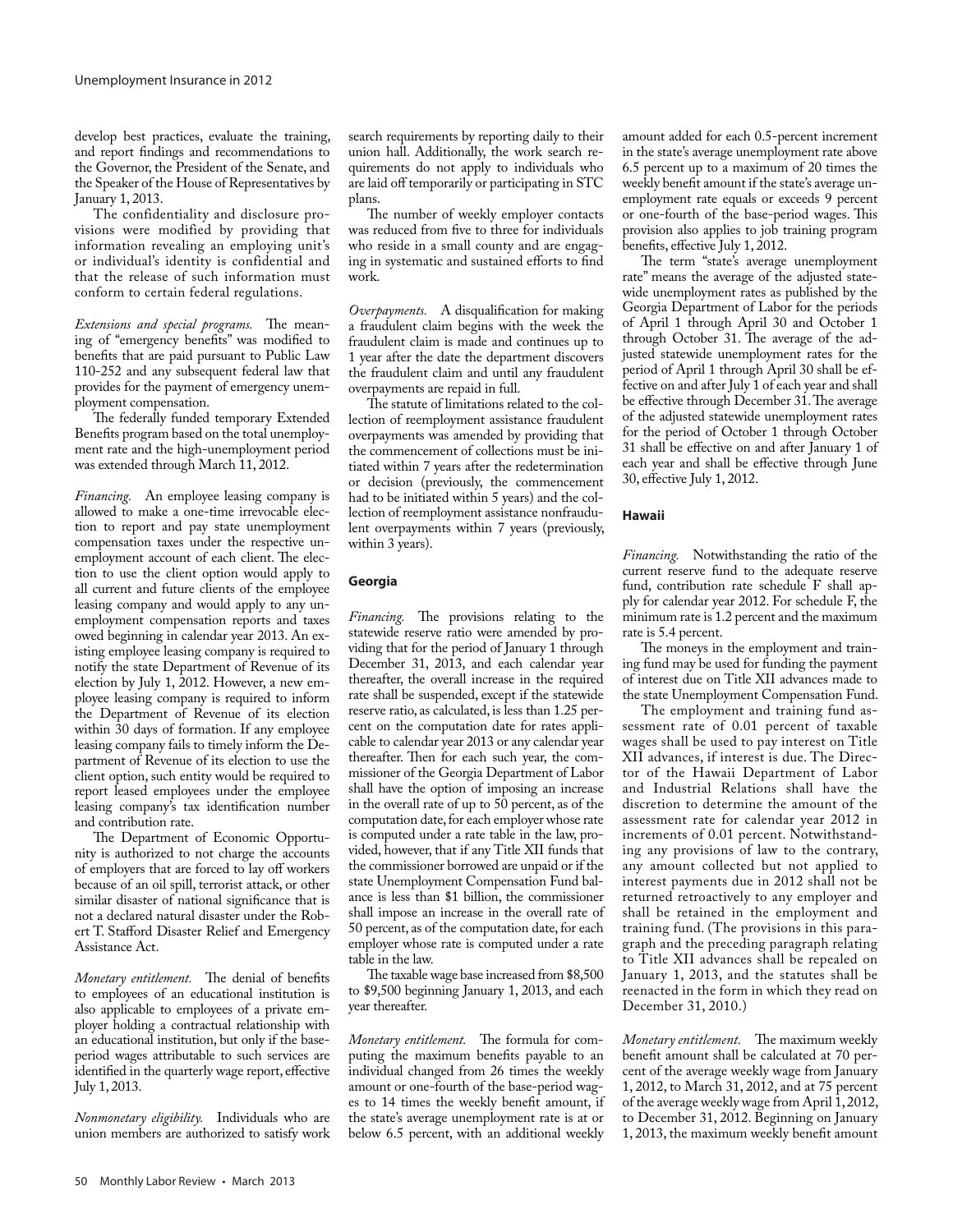shall be calculated at 70 percent of the average weekly wage. The maximum weekly benefit amount is \$523 from January 1, 2012, to March 31, 2012, and increases to \$560 from April 1, 2012, to December 31, 2012.

# **Illinois**

*Coverage.* The term "newly hired employee" means an employee who either has not previously been employed by the employer or was previously employed by the employer but has been separated from that prior employment for at least 60 consecutive days.

*Financing.* Employers must be charged for benefits improperly paid when the employer, or agent of the employer, was at fault for failing to respond timely or adequately to a request for information relating to the claim and when the employer or agent has a pattern of failing to respond timely or adequately to such requests.

Employers submitting wage reports electronically must submit wage reports on or before the last day of the month following the calendar month in which the wages were paid. All other employers must submit wage reports on or before the last day of the month following the calendar quarter in which the wages were paid.

For group accounts, penalties assessed for employers failing to file a timely and sufficient report of wages and that are not paid by the group when due on the calendar month or quarter, as the case may be, shall be in an amount that bears the same ratio to the total penalties due on such month or quarter as the total wages for insured work paid by such member during such month or quarter bear to the total wages for insured work paid during the month or quarter by all members of the group.

To conform to the monthly reporting requirements of the Save Medicaid Access and Resources Together or SMART Act, technical changes were made to include in its rules language providing for certain employers to file monthly wage reports. Obsolete language relating to employee leasing companies satisfying reporting requirements for either or both of the third and fourth calendar quarters was deleted.

Penalties are waived for failure to file monthly wage reports for January, February, April, May, July, August, October, and November 2013 and January, February, April, and May 2014 for employers with 25 or more employees but fewer than 50; for January, February, April, May, July, August, October, and November 2013 for employers with 50 or more employees but fewer than 100; and January, February, April, and May of 2013 for employers with 100 or more employees but fewer than 250.

*Monetary entitlement.* The statewide average weekly wage is \$856.55 (previously, \$406.00) for calendar year 2012 and each year thereafter.

For calendar year 2012, the child dependent rate will not be less than 17.0 percent or greater than 17.9 percent. (Previously, the rate was not less than 17.1 percent or greater than 18.0 percent.)

*Overpayments.* A 15-percent additional penalty must be assessed when an individual knowingly makes a false statement or fails to disclose a material fact and receives benefits for which he or she is not eligible. Penalties shall be deposited in the state Unemployment Fund.

# **Louisiana**

*Coverage.* The definition of "employment" excludes services performed by individuals who meet the statutory definition of an owner–operator. "Owner–operators," as defined in Revised Statue 23:1021(10), are independent contractors that provide trucking transportation services under written contract to a common carrier, contract carrier, or exempt haulers, to include the lease of equipment or a driver to the common carrier, contract carrier, or exempt hauler. The definition of owner–operator does not include an individual driver who purchases his or her equipment from the carrier or hauler and then directly leases the equipment back to the carrier or hauler with the purchasing driver.

State agency procedures for handling the misclassification of employees as independent contractors are outlined to include written warning, administrative penalties, and civil penalties. Employers must post information about the responsibilities of independent contractors to pay taxes, the rights of employees to worker's compensation and unemployment benefits, protections against retaliation, and penalties for employer misclassification of employees.

*Nonmonetary eligibility.* A temporary employee of a staffing firm will be disqualified for benefits if, upon conclusion of his or her latest assignment, he or she fails without good cause to contact the staffing firm for reassignment. Disqualification does not apply if the temporary employee is not advised at the time of hire that he or she must report for reassignment upon the conclusion of each assignment and that unemployment compensation benefits may be denied for failure to do so.

*Overpayments.* A recreational hunting or fishing license will be suspended or denied for failing to pay an unemployment compensation

overpayment obligation.

The words "license" and "obligor" are defined. The Louisiana Workforce Commission may notify an obligor by certified mail of an overpayment delinquency and the intention of the commission to submit the obligor's name to the licensing agency for a suspension of license. The procedure for the license suspension and the periods for the suspension and reinstatement of a license have been established. The certification of noncompliance and the compliance release certificate may be issued electronically.

When any delinquencies are paid, the commission must issue a compliance release certificate indicating that the obligor is eligible to have his or her license reissued and that the licensing authority will issue, reissue, renew, or otherwise extend the obligor's license upon receipt of the compliance release certificate. All interest, fines, and penalties collected from claimants must be paid into the employment security administration fund, except as otherwise provided.

The Executive Director of the Louisiana Workforce Commission is allowed to require employers to electronically file all registrations and status reports due after January 31, 2014.

Benefits charged after a requalification of a claimant will not be charged against the experience-rating account of an employer when all the following occur:

1. The employer timely filed a separation notice alleging disqualification.

2. Either a response to a notice of claim filed or a response to a notice to the baseperiod employer has been filed.

3. The separation of the employee from the employer was determined to be under disqualifying conditions.

Each employer must file with the administrator a separation notice, containing specific information, for each employee who leaves its employ for any potentially disqualifying cause and deliver the notice to the administrator and the separated employee.

Current law provides that an individual shall be disqualified for benefits for the 52 weeks immediately following the week in which he or she was determined to have committed a fraudulent act relating to obtaining or increasing benefits. Current law was amended to apply the disqualification to the remainder of the benefit year after the commission of the fraudulent act and then continuing for the 52 weeks following the determination of the fraudulent act.

If an administrator obtains information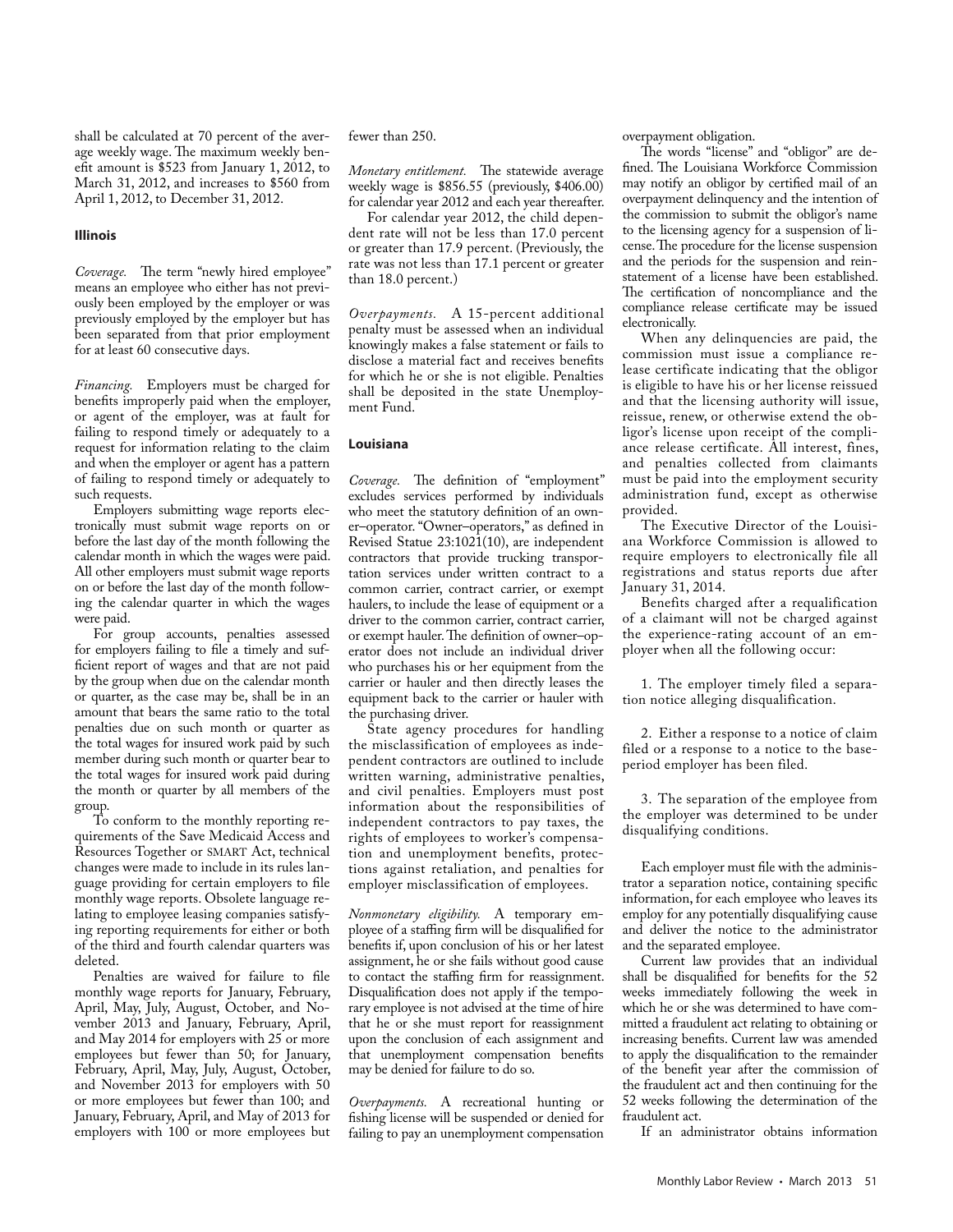indicating that a claimant has earned any unreported wages for weeks claimed before the administrator renders a determination on the issue, the claimant will be notified by mail or other delivery method. The claimant will have 7 days from the date of mailing to respond, or if notice is not by mail, the claimant will then have 7 days from the delivery date of such notice to respond.

The period for which a fraudulent claim for repayment can be recovered was increased from 5 years to 10 years from the date the administrator determines that repayment is due.

If benefits were not gained through fraud and if the overpayment was not the fault of the claimant and the recovery would be against equity and good conscience, a waiver may be issued. Any fraudulent acts determined will preclude the granting of a waiver and contain factsheets to be considered in determining whether the recovery will be against equity and good cause. The period for recovery of a claim for repayment of nonfraud benefits increased from 3 years to 5 years.

If overpayment of benefits is determined to be due to the employee committing fraud, a civil penalty will be assessed for \$20 or 25 percent, whichever is greater, of the total of overpayment debt. Additionally, 15 percent of any such overpayment amounts collected must be deposited with the U.S. Secretary of the Treasury to credit the account of the state Unemployment Trust Fund, and 10 percent of such overpayment must be deposited in the penalty and interest account to offset collection expenses.

A penalty will be assessed if the claimant does not voluntarily repay overpaid benefits within 30 days after the claimant's appeal rights have been exhausted and the determination becomes final, unless the claimant entered into a voluntary repayment plan and has timely made all refunded payments.

The withholding of penalties from amounts recovered by an offset from unemployment compensation benefits is prohibited. Any employer against which an assessment has been levied and that has exhausted appeal rights is prohibited from submitting a bid or proposal for any public contracts until full payment of the amount due under the assessment is made.

#### **Maine**

*Financing.* The amount of time that an employer may employ a worker without being charged for unemployment benefits increases from 5 weeks to 6 weeks. The experience rating record of the most recent employer may not be charged with benefits paid to a claimant whose work record with that employer totaled 6 consecutive weeks or less of total or partial employment. This provision is repealed March 14, 2014. The number of weeks that an employer may employ a worker without being charged

for unemployment benefits will decrease to 5, effective March 14, 2014.

Certain out-of-state businesses are permitted to conduct operations in Maine during times of declared state disaster or emergency without having to register, file, and remit unemployment compensation contributions in Maine.

*Nonmonetary eligibility.* The weekly benefit amount will be reduced by the full prorated weekly amount of the pension received if the individual did not contribute to the plan. The benefit amount may not be reduced below zero.

An individual must actively seek work, unless participating in approved training or the work search requirement is waived, and must provide evidence of the work search efforts in the manner prescribed. Failure to provide required documentation will result in a denial of benefits for the week or weeks of documentation not provided unless good cause is found.

Failure to participate in reemployment assessment services when referred by the Maine Department of Labor will result in denial of benefits until the individual participates in the services, unless there is good cause for failure to participate. For purposes of work registration, ability and availability for work, and reemployment eligibility assessment and services, "good cause" is defined as follows:

- The individual is ill.
- The individual's presence is required because of the illness of the individual's spouse, children, parents, stepparents, brothers or sisters, or relatives acting in the capacity of a parent (of either the unemployed individual or spouse).
- The individual is attending the funeral of one of the persons listed above.
- • The individual is observing a religious holiday required by religious conviction.
- The individual is performing military or civil duty as required by law.
- • The cause is of a necessitous and compelling nature, including childcare or transportation emergencies.

"Good cause" does not include incarceration as a result of a conviction for a felony or misdemeanor.

An individual discharged or suspended for misconduct will be disqualified until the individual has earned 8 times the weekly benefit amount (previously, the amount was 4). An individual who refuses suitable work will be disqualified until the individual earns 10 times the weekly benefit amount (previously, the amount was 8). Earnings may not be considered when

determining suitable work for an individual after the first 10 consecutive weeks (previously, 12 weeks) of unemployment.

An individual will be disqualified for any week that the individual receives vacation pay in an amount exceeding the equivalent of 4 weeks wages; however, if the vacation pay is less than the benefits due, the weekly benefit amount shall be reduced by the amount of the remuneration. Vacation pay paid to the individual prior to notification of the employer's intent to terminate is not considered remuneration for this purpose.

*Overpayments.* An individual guilty of unemployment fraud is guilty of theft by deception under Title 17-A, Section 354, of the Maine criminal code (previously, a class D crime; now determined by the amount of fraud, ranging from class B to class E).

An individual must be disqualified for a third occurrence of a false statement or misrepresentation in the application for benefits for a period to be determined by the commissioner of the Maine Department of Labor (previously, 6–12 months).

## **Maryland**

*Administration.* The following confidentiality provisions are established:

1. Except as provided in the following or otherwise required by law, information provided to the secretary of the state Department of Labor, Licensing and Regulation, for determining whether a claimant left employment because of domestic violence shall be confidential and not subject to disclosure to any party:

- The secretary may notify the employing unit in general terms that a claimant has left employment because of domestic violence.
- The secretary may not disclose information provided to the secretary to the employing unit unless the employing unit can establish that (1) the employing unit has a legitimate need to question the veracity of the information, (2) the employing unit's need for the information outweighs the claimant's personal privacy interest, and (3) the employing unit is unable to obtain the information from any other source.
- Before disclosing information, the secretary shall notify the claimant and redact unnecessary identifying information.
- An employing unit that receives information from the secretary may not disseminate the information further.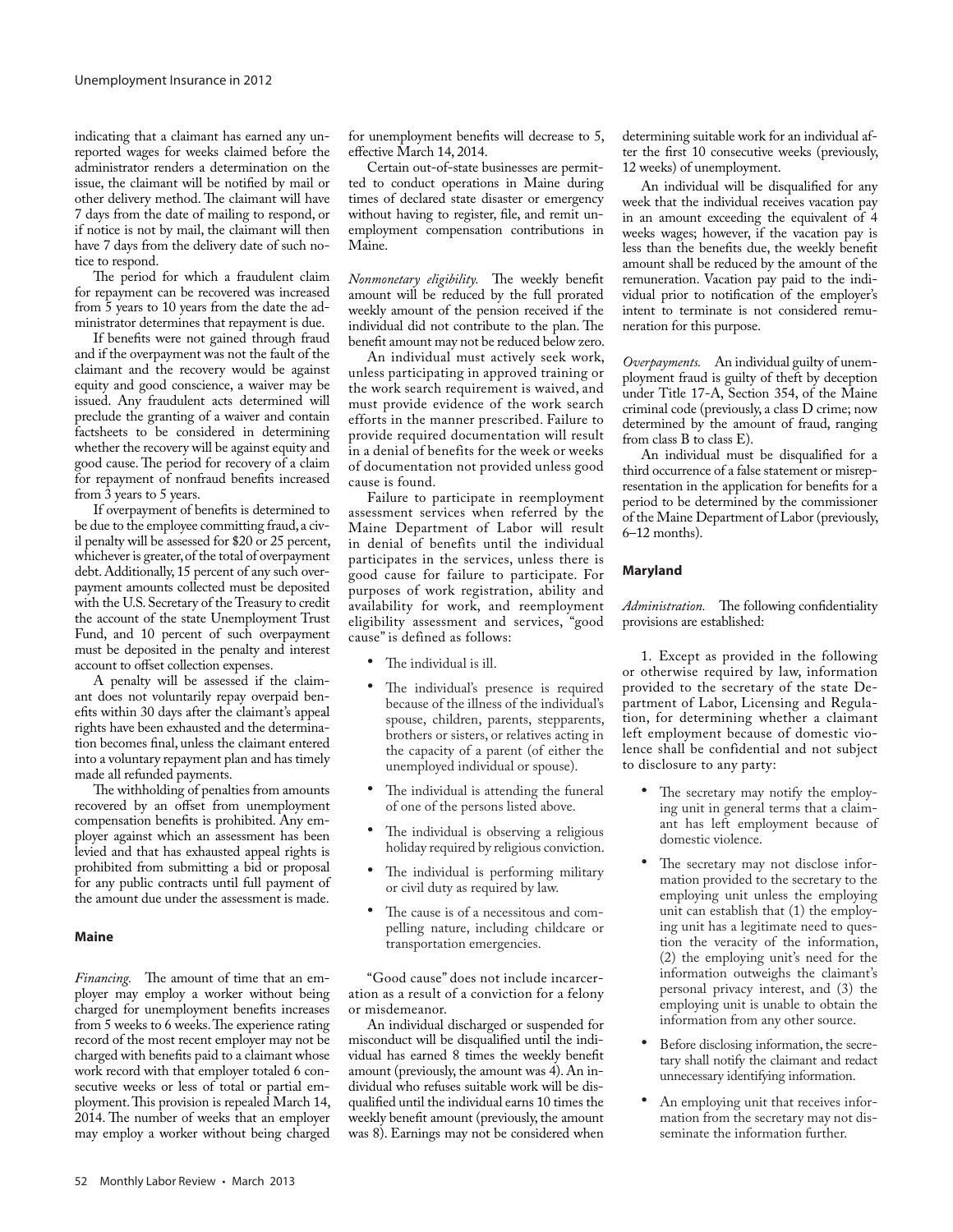2. Information related to the status of a claimant or claimant's spouse, minor child, or parent as a victim of domestic violence is not public information subject to disclosure as part of the appeals process.

3. The secretary may adopt regulations to further protect the privacy of the claimant.

The domestic violence provisions are changed by replacing "immediate family member" with "spouse, minor child, or parent."

*Coverage.* Specified employers are exempt from the presumption under the Workplace Fraud Act that an employer-employee relationship exists between the employer and an individual doing work for the employer if the employer presents specified documentation. For enforcing the Workplace Fraud Act, the presumption that an employer-employee relationship exists does not apply if an employer produces the following for inspection:

- • A written contract between the employer and a business entity that describes the nature of the work and the remuneration to be paid and includes the business entity's acknowledgment of its responsibilities
- A signed affidavit indicating that the business entity is an independent contractor that performs work for other business entities
- A certificate of status of the business entity issued by the state Department of Assessments and Taxation indicating that the entity is in good standing
- • Proof that the business entity holds all required occupational licenses for the work to be performed
- Established procedures and timetables for enforcement activities and resolution of disputes

In addition, the employer must provide each individual classified as an independent contractor with the required notice of classification as an independent contractor and the implications of the classifications.

The commissioner of Labor and Industry is allowed to require each employer to identify and produce for copying or inspection all records relevant to the classification of each individual. An employer must comply with the request within 30 business days or as agreed by both parties. Within 90 days of receiving all requested records, the commissioner must either issue a citation or close the investigation.

The employer has 15 days to request a hearing on the citation; the hearing must be held within 90 days of the request, unless the employer waives that right. If no hearing is requested within 15 days, the citation becomes final.

The commissioner must notify a public body that has a contract with the employer only if the commissioner issues a citation for a known violation.

*Financing.* Benefits paid to a claimant are not charged against the earned rating record of an employing unit if the claimant left employment for good cause directly attributable to the claimant or the claimant's spouse, minor child, or parent being a victim of domestic violence.

The domestic violence provisions just mentioned shall apply to individuals who file new benefit claims with an effective date on or after October 1, 2012.

*Nonmonetary eligibility.* An individual who leaves voluntarily has good cause when the cause is directly attributable to the individual or the individual's spouse, minor child, or parent being a victim of domestic violence and the individual

1. reasonably believes that the individual's continued employment would jeopardize the individual's safety or the safety of the individual's spouse, minor child, or parent and

2. provides one of the following types of documentation to the secretary substantiating domestic violence:

- An active or a recently issued temporary protective order, a protective order, or any other court order documenting the domestic violence
- • A police record documenting recent domestic violence

# **Michigan**

*Extensions and special programs.* A sharedwork program in which employers may participate is established, and definitions related to the program are provided. To participate in the shared-work program, employers must have

- filed all required reports and paid all obligated assessments, contributions, reimbursements in lieu of contributions, interest, and penalties;
- a positive reserve account balance if a contributing employer; and
- paid wages for 12 consecutive calendar quarters prior to application.

The shared-work application must include

- the employer's assurances that required reports and any other relevant information required will be submitted;
- the employer's assurances that no new employees will be hired or transferred to the affected unit during the period of the plan and that no employees will be laid off or hours reduced by more than the percentage defined in the plan, except for holidays, designated vacation periods, equipment maintenance, or similar circumstances (an employer must provide a list of anticipated week or weeks);
- the employer's certification that any applicable bargaining unit has approved the plan and all affected employees not in the bargaining unit have been notified of the plan;
- • the employer's certification that the implementation of the plan is in lieu of temporary layoffs that would affect at least 15 percent of the employees in the affected unit and would equally reduce the hours of work;
- the employer's certification that participation in the plan is consistent with employer's obligations under federal and state laws and that the employer will abide by all terms and conditions established in law; and
- any other relevant information required by the agency.

An employer may apply for more than one plan. Shared-work plans may not be approved after January 1, 2018. Approval of a shared-work plan requires that a plan

- applies to one affected unit and that all employees in the affected unit are participating, except an employee who has been employed less than 3 months before the date of the application or an employee whose hours after reduction are more than 40 hours per week;
- includes at least two employees (not including corporate officers);
- provides the names, Social Security numbers, and number of planned work hours (after the reduction) for participating employees;
- stipulates that the number of work hours a participating employee will work during the period of the plan is the number of hours of the employee's normal weekly hours reduced by the reduction percentage;
- includes an estimate for the number of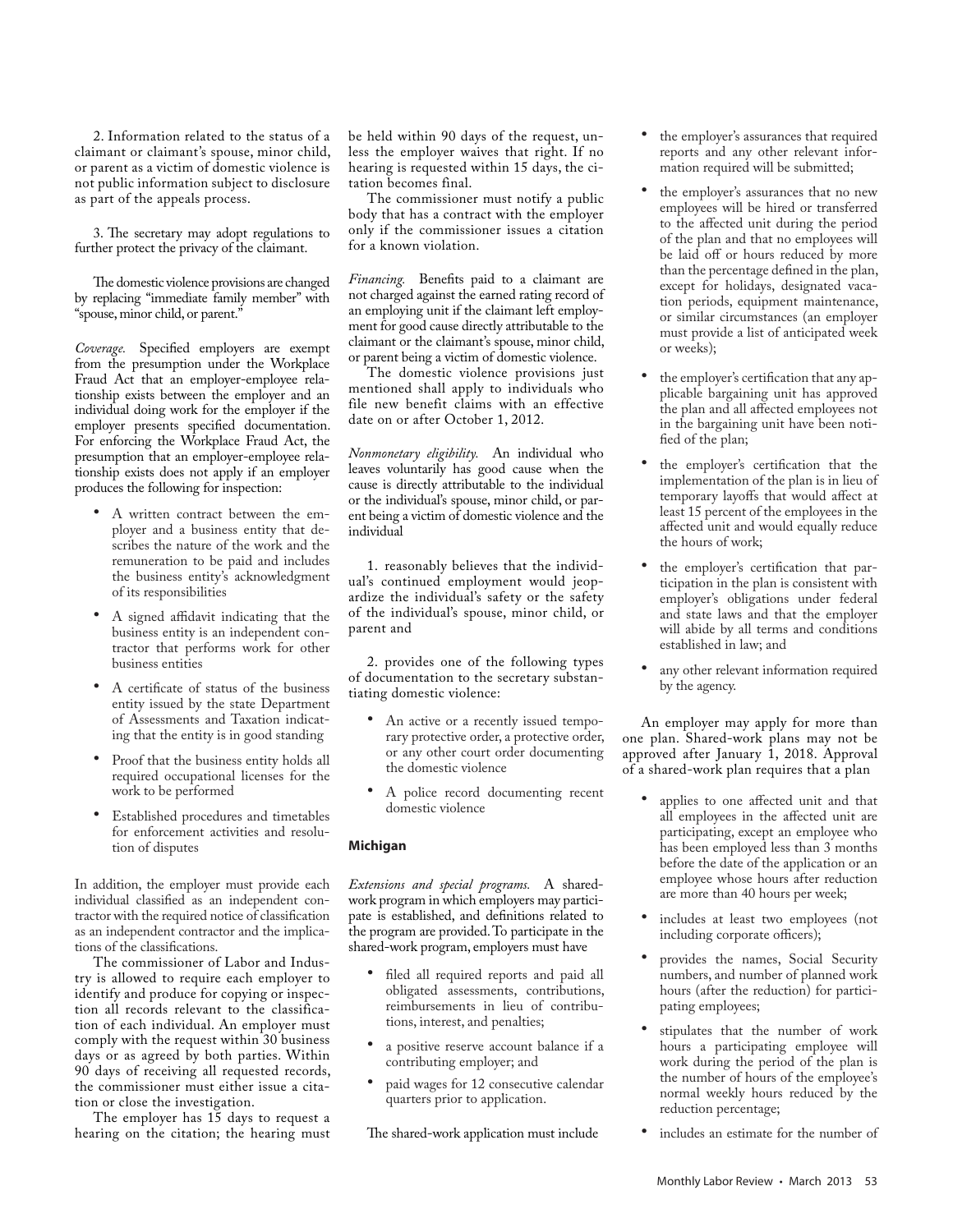employees who would have been laid off without implementation of the plan;

- describes how affected employees will be given advance notice, if feasible;
- • reduces the number of hours with a corresponding decrease in wages for participating employees;
- does not affect fringe benefits for participating employees;
- is effective for a period of 52 weeks or less and that benefits payable will not exceed 20 times the weekly benefit amount; and
- • includes a percentage reduction between 15 percent and 45 percent that is the same for all participating employees (any change in the reduction percentage requires approval).

The state agency must issue a written decision on the application within 15 days of receipt of the plan. The shared-work plan will be effective the first calendar week following the date of approval for the number of weeks indicated on the plan, unless the agency approves a lesser number of weeks or the plan is terminated.

Employees participating in a shared-work plan must

- receive compensation in an amount equal to the weekly benefit rate times the reduction percentage, rounded to the next lower dollar;
- receive compensation under the plan that is applied to the maximum amount of benefits payable but not to the individual's maximum duration of weeks;
- not be denied compensation for reasons related to active work search or refusal to apply for or accept work other than work offered by the participating employer;
- be available for work during the employee's normal work week; and
- be allowed to participate in a training plan approved by the unemployment agency.

The employer will file claims on behalf of the participating employees on a 2-week schedule established by the agency (the agency may include 1-week periods as necessary and revise the schedule).

The agency may terminate a shared-work plan for good cause, and the employer may terminate the plan by providing written notice. Approval of a shared-work plan or any modification to the plan is at agency discretion and not subject to appeal. An annual report must be sent to the governor and certain members of the legislature to assess the impact of the shared-work program.

Employers are permitted to certify that the implementation of a shared-work plan is in lieu of layoffs (previous law specified temporary layoffs) that would affect at least 15 percent of the employees in the affected unit and would result in an equivalent reduction in work hours. The 5-year sunset date for employers to apply for a shared-work plan is eliminated.

*Financing.* Employers participating in a shared-work plan

- • will not be charged for the cost of benefits if full federal funding is provided;
- • if partial federal funding is available, employers will pay an amount equal to one-half of the benefits paid, which will be deposited into the state Unemployment Compensation Fund;
- will be charged for all benefits paid to employees if no federal funding is available and for employees who are seasonal, temporary, or hired intermittently; and
- will not have charges included in the calculation of the employer's experience account.

Beginning January 1, 2014, a client employer of a professional employer organization for less than 12 calendar quarters (previously, 8 quarters) will have its unemployment tax rate based on its prior account and experience, and a contributing employer that becomes a client employer of a professional employer organization will retain its existing unemployment tax rate or establish a new rate, as provided by law.

The order in which obligation assessment payments and contribution payments are credited by the unemployment agency is as follows: An obligation assessment payment made or a contribution payment made will be credited first to interest on the obligation assessment and then to the obligation assessment, with those payments applied to amounts unpaid and owing in the oldest calendar quarter and progressing each quarter to the most recent quarter. Any remainder will be credited first to penalties on contributions, then to interest on contributions, and then to contribution principal, with those payments applied to amounts unpaid and owing in the oldest calendar quarter and progressing each quarter to the most recent quarter. (The previous order provided that contributions and payments in lieu of contributions will be credited first to penalty, then to interest, and then to principal, unpaid and owing in the oldest calendar quarter and progressing each quarter

to the most recent quarter.)

*Nonmonetary eligibility.* Income of volunteer firefighters is exempt from deductible income provisions. The weekly benefit amount will not be reduced for remuneration that an individual received for performing on-call or training services as a volunteer firefighter, if the individual receives less than \$10,000 in remuneration in a calendar year for services as a volunteer firefighter.

*Overpayments.* Sentencing guidelines are established for the crime of unemployment compensation fraud consisting of knowingly making a false representation or false statement, failing to disclose a material fact, or committing fraud conspiracy or fraud embezzlement.

#### **Minnesota**

*Administration.* An employer is prohibited from making an agreement that, in exchange for the employer agreeing not to contest the payment of unemployment benefits, including agreeing not to provide information to the department, will cause an employee to (1) quit the employment, (2) take a leave of absence, (3) leave the employment temporarily or permanently, or (4) withdraw a grievance or appeal of a termination. An agreement that violates this provision has no effect.

The definition of "electronic transmission" is modified to mean a communication that is sent online, by telephone, or by facsimile transmission, effective July 2, 2012.

*Coverage.* The definition of "employment" excludes employment in Minnesota in an unclassified position, effective July 2, 2012. The definition of "employment" excludes employment of an individual who provides direct care to an immediate family member, funded through the personal care assistance program, effective July 2, 2012. (Previously, employment for a personal care assistance provider agency by an immediate family member of a recipient who receives services through the personal care assistance program was excluded from the definition of employment.)

The following three rules in determining worker status as an employee or an independent contractor are repealed:

1. Additional factors to be considered

2. Determination of control

3. Procedures for determining control, effective July 2, 2012, which apply retroactively to all pending cases

*Financing.* Effective for determinations is-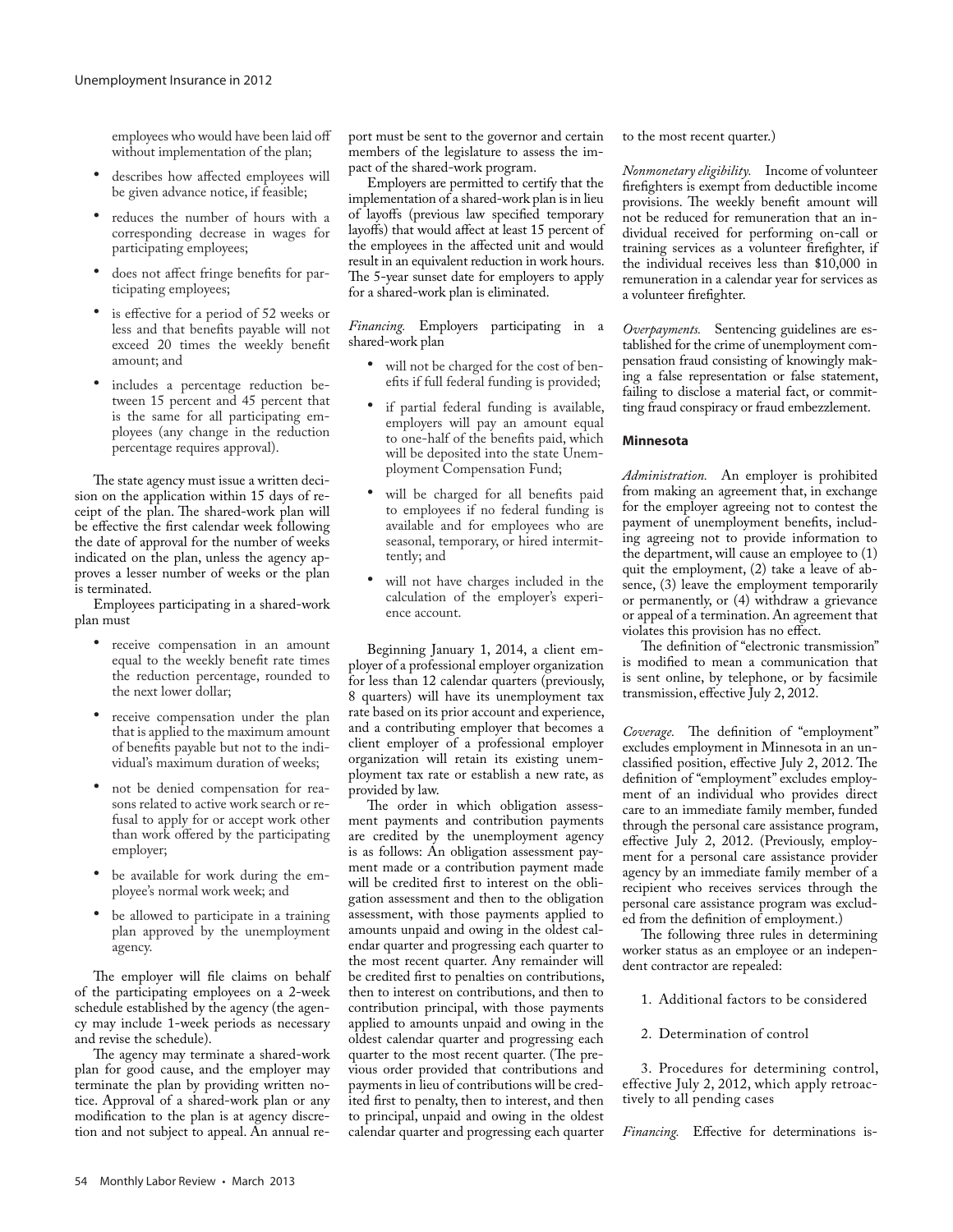sued on or after July 1, 2013, the exception to the law that unemployment benefits paid will not be used in computing the future tax rate of a taxpaying base-period employer or charged to the reimbursable account of a base-period nonprofit or government employer that has elected to be liable for reimbursements when the benefits were determined overpaid does not apply if the overpaid benefits resulted because the employer or any employee, officer, or agent of the employer

1. failed to respond timely or adequately to a request for information and

2. has established a pattern of failing to respond timely or adequately to requests for information. The employer must pay the state trust fund the amount of the overpaid unemployment benefits used in computing the future tax or charged to the reimbursable account. A "pattern" is a prior failure to respond to the greater of two requests for information or 2 percent of all requests for information in the most recent 6 months.

The penalty (effective for penalties imposed on or after July 1, 2013) is the greater of \$500 or 50 percent of the following amounts resulting from the employer's action:

- • Any overpaid unemployment benefits to an applicant
- • Unemployment benefits not paid to an applicant that would otherwise have been paid
- Any payment required from the employer that was not paid

This penalty is in addition to any other penalties and subject to the same collection procedures that apply to past-due taxes. Penalties must be paid within 30 calendar days of issuance of the determination of penalty and credited to the state trust fund.

A rate of 37.5 percent of the payments made toward the 40-percent penalty (which equals 15 percent) assessed on any applicant who fraudulently receives an overpayment of unemployment benefits by knowingly misrepresenting, misstating, or failing to disclose any material fact or who makes a false statement or representation without a good faith belief as to the correctness of the statement or representation is credited to the state trust fund, effective for any money credited on or after July 1, 2013. (Previously, the 37.5 percent was credited to the administration account.) The determination that the applicant fraudulently obtained unemployment benefits is effective the Sunday of the week that it was issued.

Regardless of the provision that a determination is final unless an appeal is filed within 30 calendar days, unemployment benefits paid for weeks that are more than 4 years before the date of a determination issued for an applicant fraudulent overpayment are not considered overpaid unemployment benefits.

The commissioner must penalize an employer if that employer or any employee, officer, or agent of that employer (1) knowingly made a false statement or representation, (2) made a false statement or representation without a good faith belief as to the correctness of the statement or representation, (3) knowingly failed to disclose a material fact, or (4) offered employment to an applicant when, in fact, the employer had no employment available. The penalty is the greater of \$500 or 50 percent of the following amounts resulting from the employer's action:

- Any overpaid unemployment benefits to an applicant
- • Unemployment benefits not paid to an applicant that would otherwise have been paid
- Any payment required from the employer that was not paid

Previously, the penalty applied only if the employer's action (1) was taken to prevent or reduce the payment of unemployment benefits to any applicant, (2) was taken to reduce or avoid any payment required from an employer, or (3) caused an overpayment of unemployment benefits to the applicant. This penalty is in addition to any other penalties and subject to the same collection procedures that apply to past-due taxes. Penalties must be paid within 30 calendar days that the determination of penalty is issued and must be credited to the state trust fund.

All penalties assessed because of fraud committed by any person, taxing employer, or reimbursable employer are credited to the state trust fund, effective July 1, 2013. (Previously, penalty payments were credited to the administration account to be used to ensure integrity in the unemployment insurance program.)

The language providing when the experience rating history of the predecessor employer is transferred to the successor employer and when a portion of the experience rating history of the predecessor employer is transferred to the successor employer is clarified.

Penalty payments received from a successor employer for failing to notify the commissioner of an acquisition within 30 calendar days of the acquisition are credited to the state trust fund, effective July 1, 2013. (Previously, penalty payments were credited to the administration account to be used to ensure integrity in the unemployment insurance program.)

Regardless of any law to the contrary, a new taxpaying employer and new employers in a high-experience-rating industry that do not

qualify for an experience rating must be assigned, for a calendar year, a tax rate the higher of either 1 percent or the computed tax rate, if the employer either registers for a tax account and for each of the five calendar quarters after registering files a "no wages paid" report on wage detail or has filed 14 consecutive quarterly "no wages paid" reports on wage detail.

Interest payments received from interest assessed on unemployment benefits fraudulently obtained and received from interest assessed on the penalties on benefits fraudulently obtained are to be credited to the state trust fund, effective July 1, 2013. (Previously, interest payments were credited to the administration account.)

The state trust fund consists of money credited to the account under Chapter no. 201, effective July 2, 2012. The state trust fund does not consist of money recovered on losses sustained by the trust fund or money received from the contingent account, effective July 2, 2012.

*Monetary entitlement.* The second benefit year requirements are modified by providing that an applicant must have performed services in covered employment and have been paid wages in one or more completed calendar quarters that started after the effective date of the prior benefit account. A benefit account may not be established effective earlier than the Sunday following the end of the most recent completed calendar quarter in which the monetary requirements were met in the prior benefit account, effective July 2, 2012.

*Nonmonetary eligibility.* If the applicant has earnings, for any week, that are less than the applicant's weekly unemployment benefit amount, from employment, covered employment, noncovered employment, self-employment, or volunteer work, 50 percent (previously, 55 percent) of the earnings are deducted from the weekly unemployment benefit amount, effective for deductions occurring on or after July 1, 2013.

The meaning of "available for suitable employment" is modified to mean an applicant who is "ready, willing, and able to accept suitable employment," effective July 2, 2012. (Originally, "available for suitable employment" was defined as an applicant who is "ready and willing to accept suitable employment.")

The provision prohibiting the use of wage credits from seasonal employment as athletes and coaches applies to a coach whom an educational institution employs and whose only employment with the educational institution is as a coach. However, the provision prohibiting the use of wage credits from employment as school employees applies to a coach who has other employment with an educational institution, in addition to coaching at the educational institution. Employment with mul-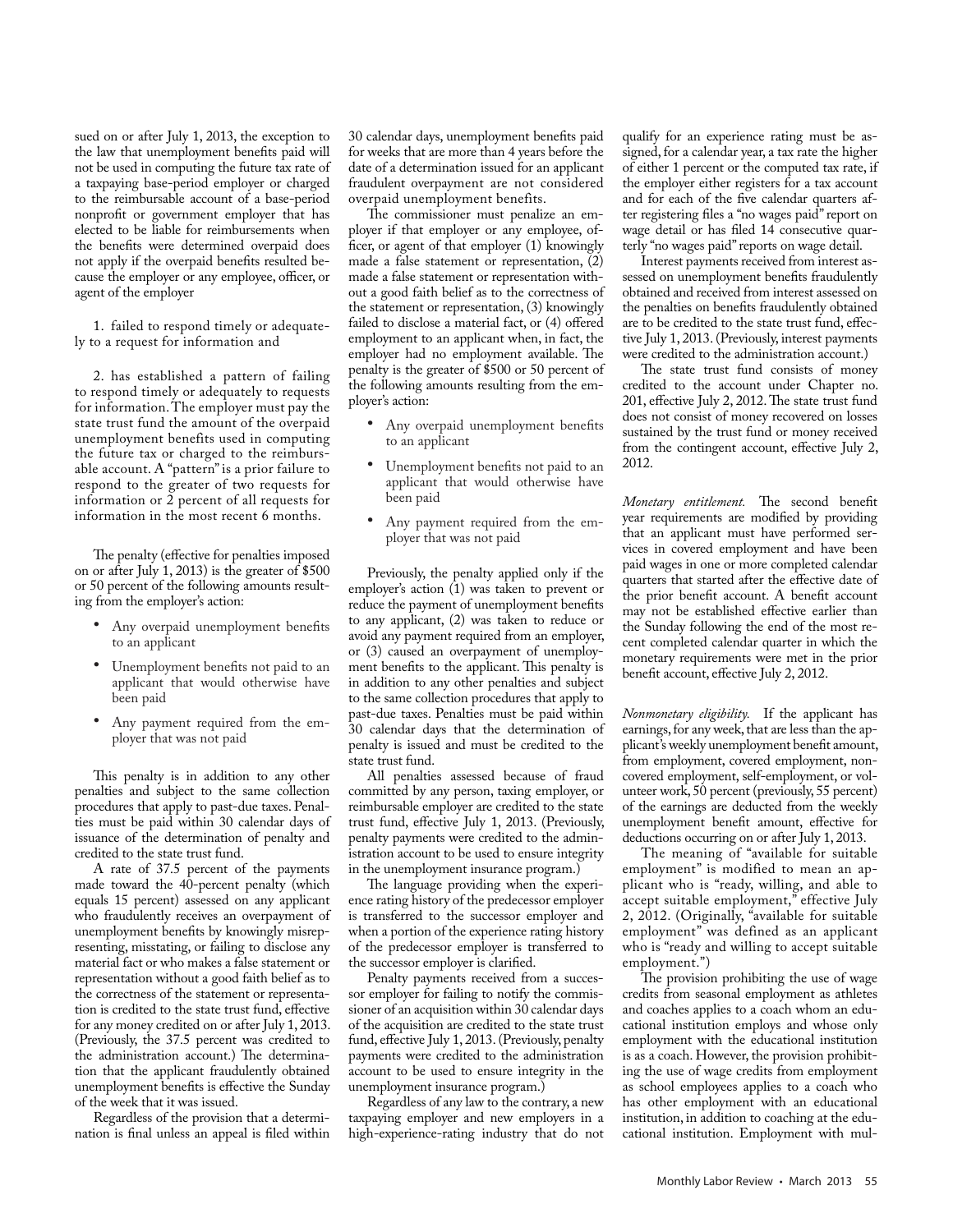tiple educational institutions or employment coaching multiple sports must be aggregated for applying the provision regarding athletes and coaches, effective July 2, 2012.

*Overpayments.* If an overpayment of unemployment benefits because of claimant fraud, including penalties and interest, is not repaid within 10 years (previously, 15 years) after the determination of overpayment by fraud, the commissioner must cancel the overpayment balance, penalties, and interest due, and no administrative or legal proceeding may be used to enforce collection of those amounts. (This provision applies retroactively to all existing overpayments.)

# **Mississippi**

*Coverage.* Coverage does not include service performed by an individual in the delivery or distribution of newspapers or shopping news, not including delivery or distribution to any point for subsequent delivery or distribution, except those employed by political subdivisions, state and local governments, nonprofit organizations and Indian tribes, or any other entities for which coverage is required by federal statute and regulation. (Amendment removed "under the age of 18" for newspaper distribution and added that exclusion does not apply to required coverage for which section 3309, federal Unemployment Tax Act, applies.)

Coverage does not include service performed by a direct seller if

1. such person is engaged in the trade or business of selling (or soliciting the sale of) consumer products to any buyer on a buysell basis, a deposit-commission basis, or any similar basis that the department prescribes by regulations for resale (by the buyer or any other person) in the home or otherwise than in a permanent retail establishment; or such person is engaged in the trade or business of selling (or soliciting the sale of) consumer products in the home or otherwise than in a permanent retail establishment;

2. substantially all the remuneration (whether or not paid in cash) for the performance of the services described in item (1) is directly related to sales or other output (including the performance of services) rather than to the number of hours worked; and

3. the services performed by the person are performed pursuant to a written contract between such person and the person for whom the services are performed and such contract provides that the person will not be treated as an employee for such services for federal tax purposes.

#### **New Hampshire**

*Financing.* The "most recent employer" means the last nonreimbursing employer, whether primary or alternate, of an individual with 12 weeks (previously, 4 weeks) of employment in the base period. An employer will not be charged for benefits paid to an individual who had left employment to accept better employment.

*Nonmonetary eligibility.* Additional requirements for benefit eligibility were added by requiring an individual to be available for and to seek temporary, full-time, or part-time work for which he or she is qualified if

- permanent work for which the individual is qualified is not immediately available within the individual's labor market area;
- • the individual is reasonably expected to be recalled in 4 to 26 weeks and equivalent or better work for which the individual qualifies is not immediately available in the individual's labor market area; and
- the wages, hours, or other conditions of the temporary work offered are not substantially less favorable to the individual compared with those of prevailing similar temporary or permanent work in the locality.

An individual not under disqualification shall not be disqualified for accepting work that would not be deemed suitable and terminates such employment within 12 weeks (previously, 4 weeks), with or without good cause.

The elements used to determine suitable work for an individual are clarified and expanded. If no work is available in the individual's labor market area at the customary pay rate for work to be suitable, it must be determined that the

- work pays the minimum wage or an hourly rate when multiplied times 40 is equal to or greater than 150 percent of the individual's weekly benefit and
- wages, hours, or other conditions of the temporary work offered are not substantially less favorable to the individual compared with those of prevailing similar temporary or permanent work in the locality.

Notwithstanding any other provisions of law, an individual shall not be denied benefits for refusing to accept new, suitable, or temporary work offered without the expectation of such work becoming permanent for any week that follows the earlier of

- the last week that includes 1 or more days within the maximum expected duration of the temporary work or
- the fifth week following the date the individual refused such temporary work in which the individual meets the earnings requalification requirements.

The requirement to earn requalifying wages if an individual becomes unemployed after leaving work for better employment was eliminated.

#### **New Mexico**

*Financing.* Contribution Schedule 1 replaces Schedule 3 for assigning each employer's contribution rate from January 1, 2012, through December 31, 2012. Schedule 1 rates range from 0.05 percent to 5.40 percent. Contribution Schedule 2 will be used for assigning each employer's contribution rate from January 1, 2013, through December 31, 2013. Schedule 2 rates range from 0.1 percent to 5.4 percent.

One of the following Contribution Schedules 0 to 6 will be used for each calendar year after 2013, except as otherwise provided, to assign each employer's rate:

- Contribution Schedule 0 if the fund equals at least 2.3 percent of the total payrolls (most favorable schedule with rates ranging from 0.03 percent to 5.40 percent)
- Contribution Schedule 1 if the fund equals less than 2.3 percent but not less than 1.7 percent of the total payrolls (rates range from 0.05 percent to 5.40 percent)
- • Contribution Schedule 2 if the fund equals less than 1.7 percent but not less than 1.3 percent of the total payrolls (rates range from 0.01 percent to 5.40 percent)
- • Contribution Schedule 3 if the fund equals less than 1.3 percent but not less than 1.0 percent of the total payrolls (rates range from 0.6 percent to 5.4 percent)
- Contribution Schedule 4 if the fund equals less than 1.0 percent but not less than 0.7 percent of the total payrolls (rates range from 0.9 percent to 5.4 percent)
- Contribution Schedule 5 if the fund equals less than 0.7 percent but not less than 0.3 percent of the total payrolls (rates range from 1.2 percent to 5.4 percent)
- Contribution Schedule 6 if the fund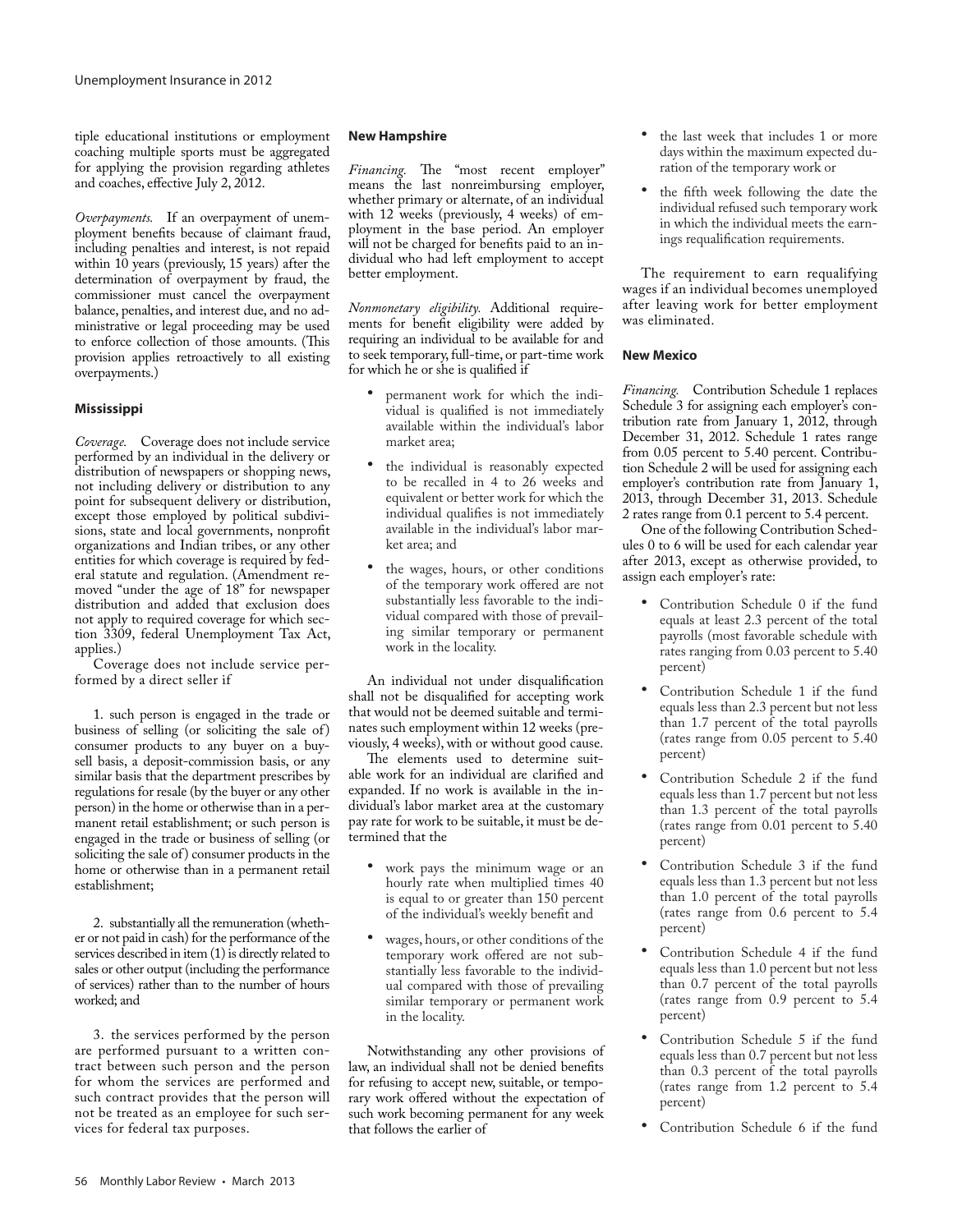equals less than 0.3 percent of the total payrolls (least favorable schedule with rates ranging from 2.7 percent to 5.4 percent)

# **North Carolina**

*Administration.* The Labor and Economic Analysis Division replaces the Division of Employment Security as the entity responsible for maintaining the common follow-up information management system. The division of Employment Security must provide all information requested to assist the division in accomplishing its purpose.

All disclosure and redisclosure of information must be consistent with the federal–state Unemployment Compensation Program, 20 C.F.R., Part 603, and any other guidance issued by the U.S. Department of Labor.

*Appeals.* All testimony at any hearing before an appeals referee must be recorded, unless waived by all interested parties, effective November 1, 2012.

Parties may enter into a stipulation of the facts. If the stipulation provides sufficient information to make a decision, the stipulation may be accepted; if not, it may be rejected. The decision to accept or reject the stipulation must occur in a recorded hearing, effective November 1, 2012.

The length of time for an employer to protest a claim is changed to 10 days (previously, 30 days) from the delivery of the notice (previously, the earlier of the mailing or delivery), effective November 1, 2012.

*Financing.* Employers must report the date that a newly hired employee first performed services for remuneration. The term "newly hired employee" means an employee not previously employed by the employer or an employee previously employed but who has been separated for at least 60 consecutive days, effective July 1, 2012.

*Extensions and special programs.* The ending date was extended for the temporary federal– state Extended Benefits program provisions concerning the extended benefits "on" and "off" indicators by using a 3-year look-back for both the insured unemployment rate and the seasonally adjusted total unemployment rate to December 31, 2012 (previously, applied to weeks of unemployment beginning after December 17, 2010, and ending on or before December 31, 2011). (This provision expires January 1, 2013.)

The extension of unemployment insurance benefits is prohibited without a General Assembly enactment, retroactively effective to January 1, 2012.

*Nonmonetary eligibility.* Effective November 1, 2012, "misconduct" is defined as (1) willful or wanton disregard of an employer's interests as is found in deliberate violations or disregard of standards of behavior that an employer has a right to expect of or has explained, orally or in writing, to an employee or (2) carelessness or negligence of such degree or recurrence as to show intentional and substantial disregard of the employer's interests or of the employee's duties and obligations to the employer. The prima facie evidence for certain types of misconduct is clarified, which may be rebutted by the claimant, including requirements that

- a conviction of a drug offense must be related to or connected with an employee's work or is in violation of a reasonable work rule or policy;
- termination after arrest or conviction for an offense involving violence, sex crimes, or illegal drugs must be related to or connected with an employee's work or is in violation of a reasonable work rule or policy; and
- a refusal to perform reasonably assigned work tasks or failure to adequately perform employment duties, which is evidenced by no fewer than three written reprimands in the 12 months immediately preceding the termination.

A discharge for misconduct connected with work does not include the discharge of a severely disabled veteran, effective November 1, 2012.

*Overpayments.* For overpayments established on or after October 1, 2013, an employer must be charged for an overpayment when

- the overpayment occurred because the employer failed to respond timely (within 10 days) or adequately (fails to provide sufficient facts to make a correct determination) to a written request (may be electronic) for information relating to the claim and
- the employer exhibits a pattern of failure to respond timely or adequately by failing to respond on two or more occasions. If a third-party agent is used, the pattern is established on not only the agent's behavior overall but also the agent's behavior related to an employer.

The prohibition on noncharging will apply to benefits paid each week that an overpayment is made. The determination of noncharging for an employer that fails to respond timely or adequately will be made by the paying state for a combined-wage claim, and the employer

must be appropriately charged upon notification to the transferring state. The prohibition on noncharging may be waived for good cause, effective October 1, 2013.

A 15-percent penalty, payable to the state Unemployment Trust Fund, must be assessed on the amount of an erroneous overpayment of benefits received by an individual because of a false statement or misrepresentation. This penalty may not be recovered through an offset of future benefits, effective October 1, 2013.

Effective December 1, 2012, an individual who makes a false statement or fails to disclose a material fact to obtain or increase any benefit will be guilty of a

- class I felony if the overpayment is more than \$400 or
- • class 1 misdemeanor if the overpayment is \$400 or less.

The limitations to recover both fraudulent (previously, 10 years) and nonfraudulent (previously, 3 years) overpayments are repealed, effective October 1, 2012.

Reports to the House Unemployment Fraud Task force on the implementation timeline, requirements, barriers, costs, and an estimate of the annual amount to be recovered through the U.S. Department of Treasury Offset Program are required.

# **Oklahoma**

*Administration.* Electronic notification to employers and claimants is allowed, if elected by such parties.

Upon a final determination, the commission must proceed by levy (previously, by garnishment) to collect any delinquent contribution, penalty, interest, or fees due or owing. The Assessment Board of the Oklahoma Employment Security Commission, instead of the court, may issue an order to continue or modify the levy.

Employment information must be disclosed to employees of any Metropolitan Planning Organization, the Office of Juvenile Affairs, for use in assessing results and outcomes of clients and effectiveness of juvenile and justice programs and be disclosed to vendors that contract with the state to provide a labor exchange system that supports operation of an employment service system to connect employers with job seekers and military veterans.

*Appeals.* Notice requirements for an employer's contribution rate were modified by providing that an appeal to the rate notice must be filed within 20 days after mailing or transmitting electronically or the rate will become conclusive and binding.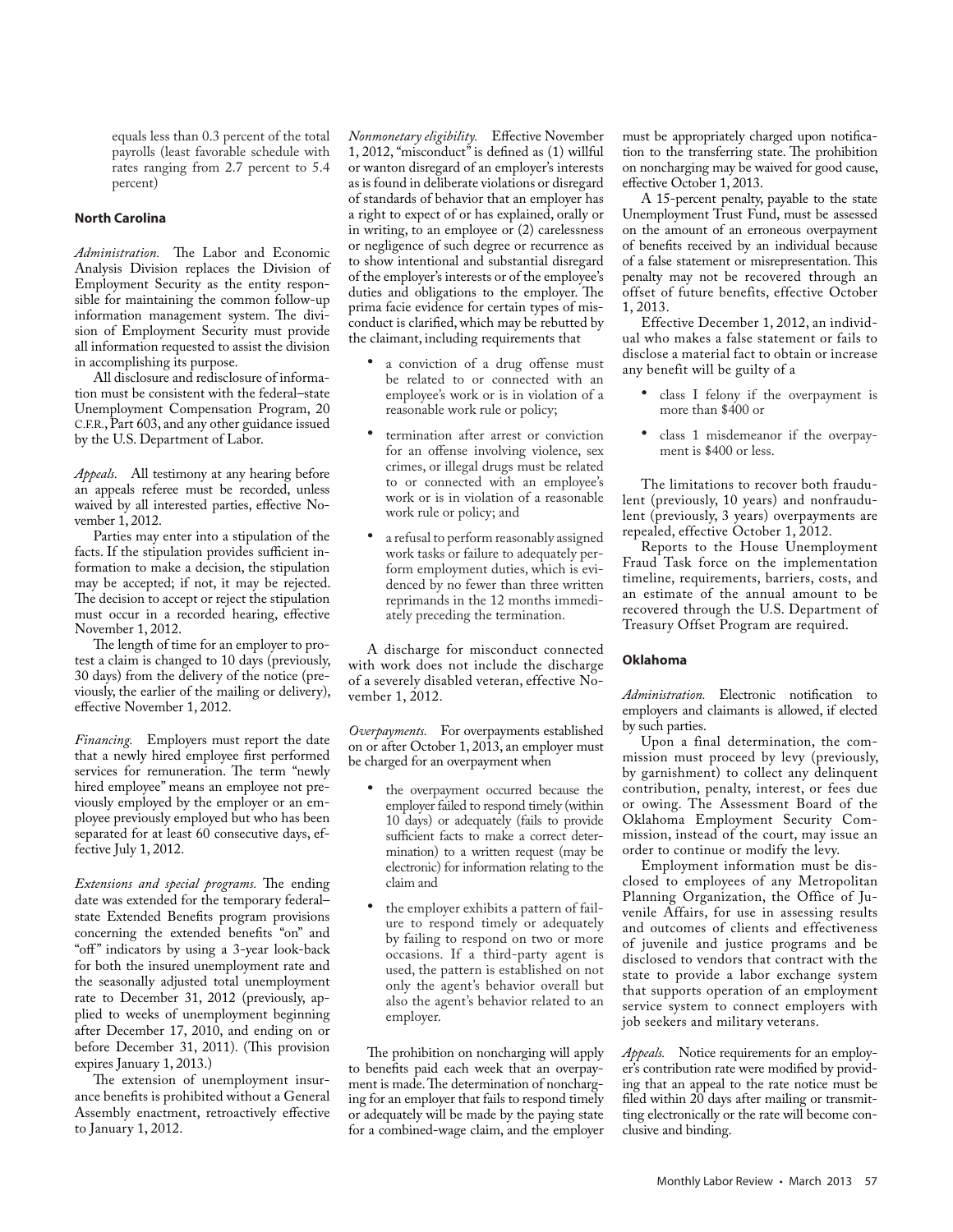*Financing.* Any contractor that intentionally misclassifies individuals as independent contractors rather than employees to affect procedures and payments relating to withholding and Social Security, unemployment tax, or worker's compensation premiums shall be fined by the Oklahoma Tax Commission an amount not to exceed 10 percent of the contractor's total bid, which shall be in addition to any other penalties allowed by law.

*Monetary entitlement.* An unemployed individual must register for work within 7 days of filing an initial claim for unemployment benefits. The Oklahoma Employment Security Commission was authorized to waive the requirement under certain conditions, including for individuals in areas not served by an Internet service.

The alternative base-period wage requirement for benefit entitlement was changed to require the individual be paid in the base period: (1) taxable wages of any amount and  $(2)$  total wages equal to or greater than the annual amount of taxable wages that applies to any calendar year in which the claim for unemployment benefits was filed. (Previously, an individual needed alternative base-period wages equal to or greater than the highest annual amount of taxable wages that applied to any calendar year in which the claim for unemployment benefits was filed.) The state taxable wage base increased from \$19,100 to \$20,100 in 2013.

If an individual lacks sufficient baseperiod wages in the regular qualifying formula or in its alternative qualifying formula as described in the previous paragraph, any wages paid in the last four completed calendar quarters shall be considered the individual's base-period wages.

*Nonmonetary eligibility.* In any challenge to a positive drug or alcohol test, the claimant has the burden to prove a breach in the chain of custody, and the employer must provide the chain of custody documentation at the request of a challenging claimant. When the claimant fails to request a confirmation test, the claimant will be ineligible for benefits. If challenged by the claimant, the written report of the drug or alcohol test results will be acceptable for presentation, as evidence with the chain of custody of the sample properly documented.

Employers are authorized to conduct drug and alcohol testing in accordance with the Standards for Workplace Drug and Alcohol Testing Act. Employers are authorized to release records of the tests as admissible evidence to specified persons or to comply with a judicial or administrative order.

*Overpayments.* Individuals committing fraud by making a false statement or representation

or failing to disclose a material fact are assessed a 25-percent penalty on the amount of the original fraudulent overpayment. Individuals are liable for the overpayment, and when collected, three-fifths of the penalty will be deposited into the state Unemployment Trust Fund and two-fifths into the state Revolving Fund.

# **Oregon**

*Coverage.* The definition of "employment" excludes service performed in the operation of a passenger motor vehicle that is operated as a taxicab or a passenger motor vehicle that is operated for nonemergency medical transportation by a person who has an ownership or leasehold interest in the passenger motor vehicle, for an entity that is operated by a board of owner–operators elected by the members of the entity.

# **Pennsylvania**

*Extensions and special programs.* The Keystone Works Program was established and is to be administered by the state Department of Labor and Industry. The training in the program is defined as a learning environment in which the employer derives no immediate advantage and also is designed to provide the skills and knowledge necessary to meet a business's specifications for an occupation or trade.

An individual receiving regular unemployment compensation may voluntarily enroll in the program and be qualified for training if the department determines the claimant is an appropriate match with a job opening at a participating business and the individual's unemployment compensation balance at the start of the training is equal to or greater than the weekly benefit amount times the number of weeks of training. The individual must certify in writing that he or she will

- • not accept any form of compensation from the business,
- provide information and documentation as requested by the department, and
- cooperate with the department's evaluation of the program.

To be eligible to provide training under the program, a business must

- have a job opening to which a claimant may be matched by the department;
- register with the Pennsylvania Career-Link<sup>®</sup> system;
- provide bona fide training to the individual;
- consider the individual for a job for which he or she was trained upon completion of the training;
- ensure that if a job is offered upon completion to the individual, the job provides service in employment (work will not be contract work or in a selfemployment capacity);
- not pay any form of compensation during the training period;
- not provide training under the program during any work stoppage related to a labor dispute or while concurrently participating in a Work Share program;
- not violate a collective bargaining agreement or displace or adversely affect existing employees by training or hiring an individual under the program;
- cooperate with requests for information and documentation;
- satisfy any additional criteria established by the department to ensure an appropriate number of individuals receive offers of suitable long-term employment;
- be current in its tax liabilities, have filed a timely appeal, or be on an approved deferred payment plan; and
- not be under suspension or disbarment with any government entity.

A business must provide a maximum of 24 hours of unpaid training per week for a maximum of 8 weeks and consider the individual for a job. The business is not required to hire the individual but shall be disqualified from participation if a pattern of acting in bad faith regarding job offers is determined.

The department has authority to establish guidelines, applications, and policies and procedures for implementation. The department must purchase or arrange worker's compensation insurance for approved individuals participating in Keystone Works.

The individual participating in the training has the option to discontinue participation, and eligibility for unemployment compensation will not be affected by discontinuation in the program, termination from the program by a participating business, or completion of the program.

Funding from appropriated funds is authorized to provide an incentive of \$375 to a business that hires an individual who participated in Keystone Works if the individual remains employed for a period of 4 consecutive weeks at a minimum of 35 hours per week. A business may receive in-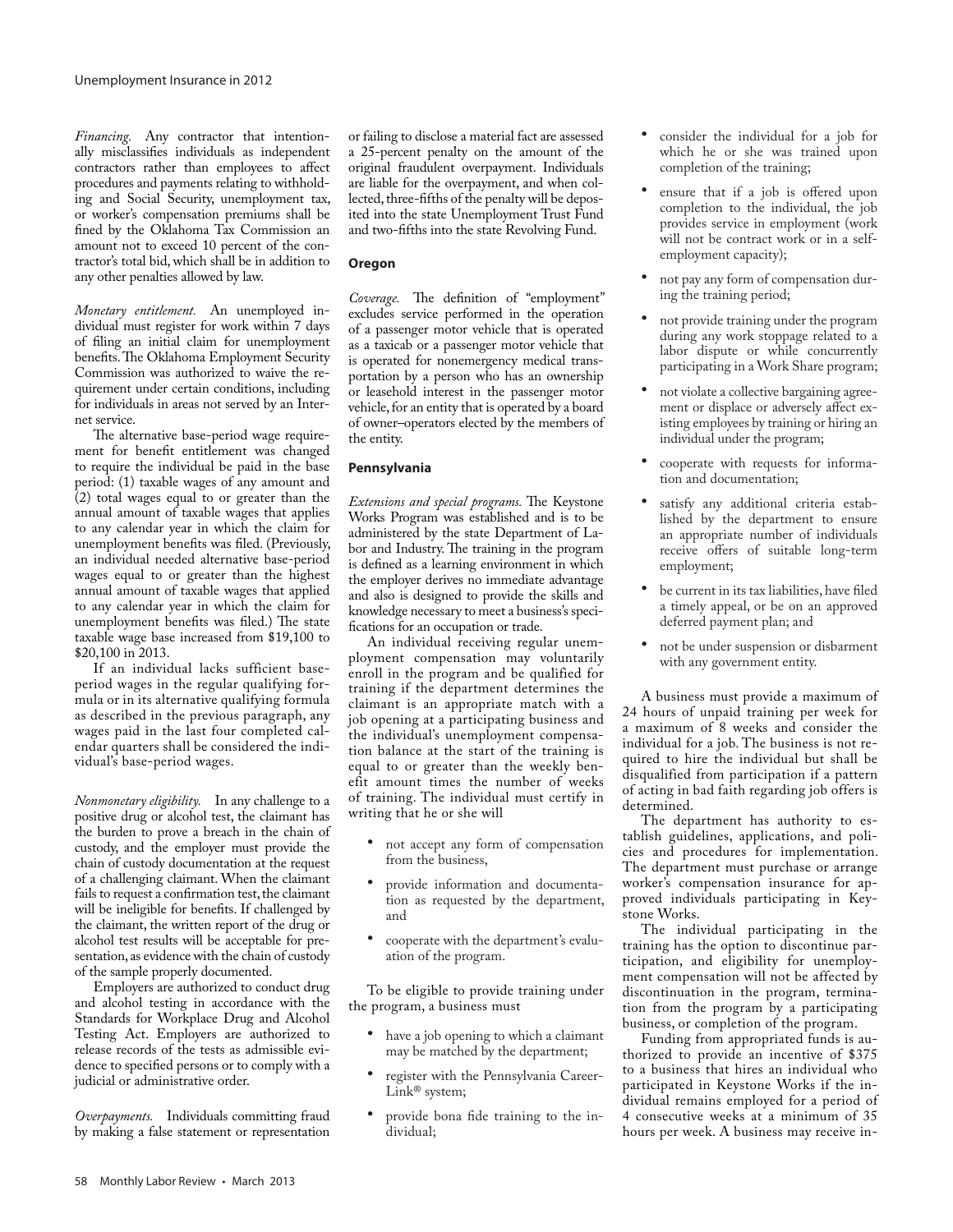centive payments for up to four consecutive periods for a maximum of \$1,500 total incentive payments. An amount of 15 percent of the funding must be reserved for businesses with fewer than 100 employees; if the reserved amount is not committed by April 30 of each year, funds will be available for businesses that have at least 100 employees.

The department must develop and implement an evaluation and performance improvement system that collects critical information on certain performance measures and defines the benefits of the program and its training to businesses, individuals, and the Unemployment Compensation Fund. On July 1 annually, the department must send a report with specified information to legislative committees. Authorization for the Keystone Works Program expires June 30, 2017.

The ending date for the federal–state Extended Benefits program provisions concerning the extended-benefits "on" and "off " indicators to temporarily use a 3-year look-back for both the mandatory indicator that is based on the insured unemployment rate and the optional indicators that are based on the seasonally adjusted total unemployment rate for weeks of unemployment beginning on or after December 17, 2010, was extended by changing the ending date to on or before April 30, 2012 (previously ending on or before December 31, 2011). (The provisions are retroactive to December 31, 2011.)

*Monetary entitlement.* The term "partial benefit credit" means that part of the remuneration paid or payable to an individual with respect to a week for which benefits are claimed is not in excess of 30 percent of the individual's weekly benefit amount or \$6, whichever is the greater. (Previously, earnings disregarded were the greater of 40 percent of the weekly benefit amount or \$6.) (This provision applies to benefit years beginning after December 31, 2012, and effective January 1, 2013.)

An application to establish a second benefit year is not valid unless the individual has, subsequent to the beginning of the preceding benefit year, worked and earned wages in employment as defined in the law equal to or greater than 6 times the weekly benefit amount. (Prior law provided that an application to establish a second benefit year is not valid unless the individual has, subsequent to the beginning of the preceding benefit year, worked and earned wages, whether such work is in employment as defined in the law, equal to or greater than 6 times the weekly benefit amount.) (This requirement applies to benefit years beginning after December 31, 2012, and effective January 1, 2013.)

To requalify for benefits after a disqualifying separation, an individual must earn remuneration for services equal to or greater than 6 times the weekly benefit amount in employment (previously, 6 times the weekly benefit amount irrespective of whether such services were in employment).

An individual, in addition to the other requirements, must satisfy both of the following qualifying requirements: (1) within his or her base year, paid \$3,391 in wages and \$1,688 high-quarter wages (previously, \$1,320 and \$800, respectively) and (2) except as otherwise provided, paid not less than 49.5 percent (previously, 20 percent) of the employee's total base-year wages in one or more quarters, other than the highest quarter in such employee's base year. (This requirement applies to benefit years beginning after December 31, 2012, and effective January 1, 2013.)

The third step-down lower weekly benefit rate is eliminated and is replaced with a two-step down lower weekly benefit rate for redetermining the weekly benefit amount for an individual who does not meet the regular base-period qualifying requirements. (This requirement applies to benefit years beginning after December 31, 2012, and effective January 1, 2013.)

The Determination of Rate and Amount of Benefits Table is changed from parts A-E to parts A-C. The minimum weekly benefit amount is increased from \$35 to \$70. For the minimum weekly benefit amount, an individual needs in the base-period wages that range from \$1,688 to \$1,712 in the highest quarter, a total of \$3,391, at least 49.5 percent of the individual's total base-year wages paid in one or more quarters outside the highest quarter, and 18 credit weeks (previously, \$800 to \$812, \$1,320, at least 20 percent, and 16 credit weeks, respectively). (These amounts apply to benefit years that begin after December 31, 2012, and effective January 1, 2013.)

The maximum weekly benefit amount remains at \$573. For the maximum weekly benefit amount, an individual needs in the base-period wages that range from \$14,263 or more in the high quarter, at least 49.5 percent of the individual's total base-year wages paid in one or more quarters outside the highest quarter, and 18 credit weeks (previously, \$14,898 or more, \$22,480 or more, at least 20 percent, and 16 credit weeks, respectively). (These amounts apply to benefit years beginning after December 31, 2012, and effective January 1, 2013.)

The table shall be extended or contracted to a point where the maximum weekly benefit amount shall equal 66⅔ of the average weekly wage for the 36-month

period ending June 30 and preceding each calendar year. If the maximum weekly benefit amount is not a multiple of \$1, it shall be rounded to the next lower multiple of \$1. Procedures have been established to use when necessary to extend or contract the table. (These provisions apply to benefit years beginning after December 31, 2012, and effective January 1, 2013.)

Notwithstanding the provisions relating to extending or contracting the table, if the maximum weekly benefit amount determined is greater than \$573, the maximum weekly benefit amount shall be subject to the following three limitations:

1. For calendar years 2013 through 2019, the maximum weekly benefit amount shall be \$573.

2. For each calendar year 2020 through 2023, the maximum weekly benefit amount may increase from year to year by an amount that is no more than 8 percent of the maximum weekly benefit amount for the preceding year.

3. If the maximum weekly benefit amount determined is not an even multiple of \$1, it shall be rounded to the next lower multiple of \$1.

The total amount of benefits that claimants are eligible to receive is their weekly benefit amount multiplied by their number of qualifying credit weeks (which must be at least 18) up to a maximum of 26 weeks. Any claimant with less than 18 credit weeks during his or her base year shall be ineligible to receive any amount of compensation. (This provision applies to benefit years beginning after December 31, 2012, and effective January 1, 2013.)

*Financing.* The taxable wage base increases over 6 years from \$8,000 to \$8,500 for year 2013, to \$8,750 for year 2014, to \$9,000 for year 2015, to \$9,500 for year 2016, to \$9,750 for year 2017, and to \$10,000 for year 2018 and each year thereafter, effective January 1, 2013.

Except as provided in the next paragraph, the state adjustment factor for a calendar year must be computed as of the computation date for such year to a 10th of 1 percent, rounding all fractions to the nearest 10th of 1 percent, but in no event less than zero according to the formula provided in law (prior to calendar year 2013, the state adjustment factor was capped at 1.5 percent), effective January 1, 2013.

The maximum state adjustment factor must be 1.0 percent for calendar years 2013 through 2016, 0.85 percent for calendar year 2017, and 0.75 percent for calendar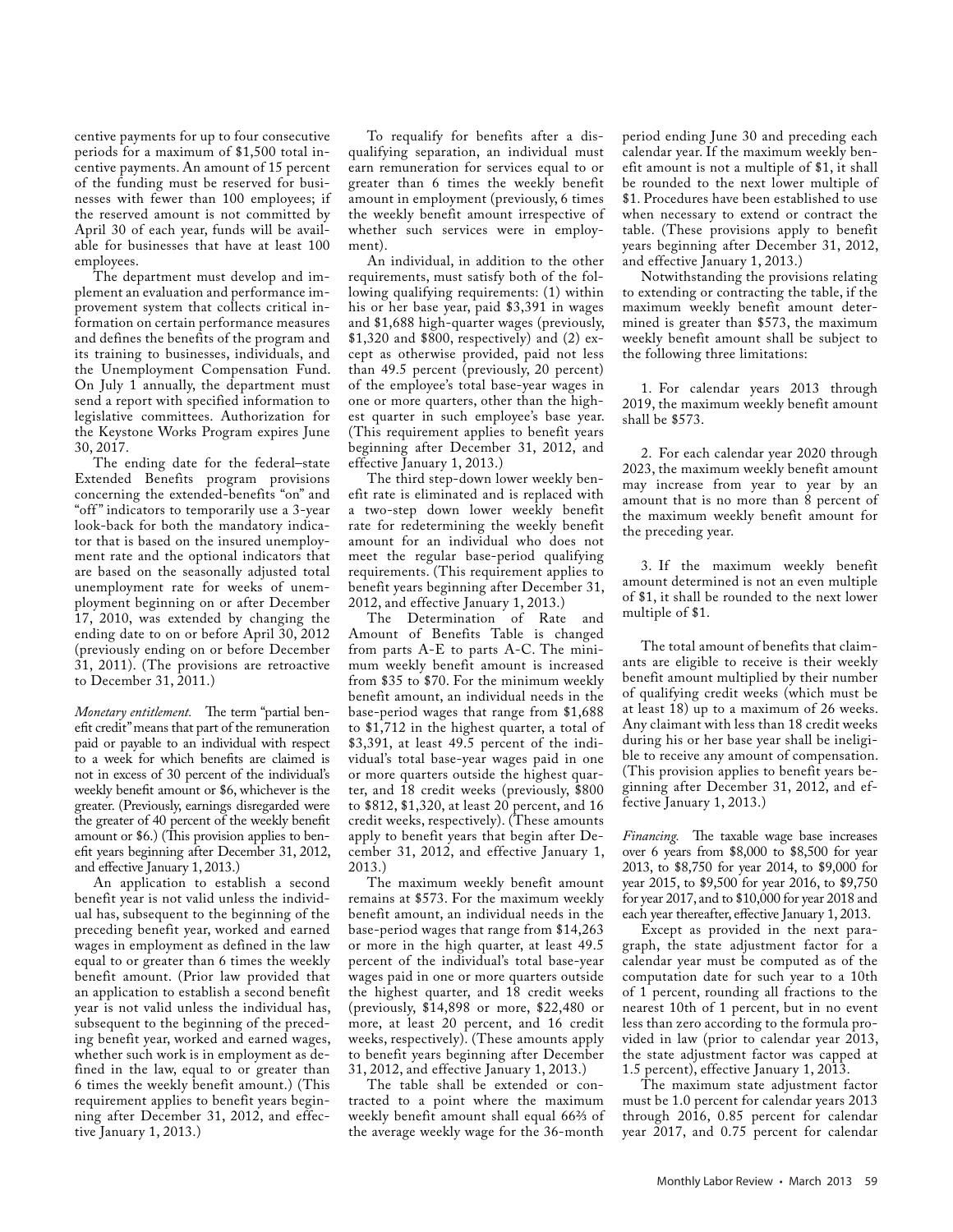year 2018 and each year thereafter, effective January 1, 2013. If the computed state adjustment factor for any year exceeds the maximum rate allowed, such excess over the maximum rate must be added to the computed state adjustment factor for the following year or years, effective January 1, 2013.

A restricted account is established in the state treasury to be known as the Reemployment Fund. It shall consist of employee unemployment insurance contributions allocated by the state Department of Labor and Industry. Moneys in this fund are appropriated for programs and services to assist individuals become employed or improve their employment, job search, placement services, educational enhancement, job training and job readiness, and workplace skills training; for research and studies to improve employment services, the work force, and labor market; for improvements to the information technology infrastructure; and for costs of administering activities and collecting the contributions. Moneys in the fund must be continuously available for expenditure of these activities and shall not lapse at any time or be transferred to any other fund, except if any amount of contributions remain at the end of the calendar year and are not expended or obligated for expenditure by the next June 30, that amount must be transferred to the state Unemployment Compensation Fund.

Employee unemployment insurance contributions on wages paid must be allocated between the Unemployment Compensation Fund and the Reemployment Fund as follows: (1) 95 percent paid from January 1, 2013, through September 30, 2017, shall be deposited into the Unemployment Compensation Fund and 5 percent into the Reemployment Fund to the extent the contributions are paid on or before December 31, 2017; (2) 100 percent paid from January 1, 2013, through September 30, 2017, shall be deposited into the Unemployment Compensation Fund to the extent the contributions are paid on or after January 1, 2018; and (3) 100 percent paid on or after October 1, 2017, shall be deposited into the Unemployment Compensation Fund, applicable to contributions on wages paid on or after January 1, 2013, and effective January 1, 2013.

The Debt Service Fund is established as a separate account in the state treasury. The taxes from the rate of contributions increased by the rate of the Interest Factor assessed to pay interest must be paid into such fund. (Previously, such interest contributions were deposited in the Interest Fund, which has been eliminated.) Moneys in this fund must be used in the following priority order, and such funds received are appropriated for all the following purposes: (1) to pay bond obligations and bond adminis-

trative expenses, to replenish bond reserves, to maintain debt service reserves in the amount necessary to maintain an adequate debt service coverage ratio, and to refund early optional or mandatory or other bonds or redeem or purchase outstanding bonds; (2) to pay annual interest obligations assessed under Title XII of the Social Security Act; (3) to repay outstanding interest-bearing advances received under Title XII of the Social Security Act; and (4) to transfer to the Unemployment Compensation Fund for payment of compensation to individuals. Any amount of moneys remaining in the Debt Service Fund at the end of a calendar year shall be transferred to the Unemployment Compensation Fund and credited to the Employers' Contribution Account if the following requirements are met: (1) the balance of interest-bearing Title XII advances is zero at the end of that year, (2) no interest on advances shall be due in the following year, and (3) there are no outstanding bond obligations and bond administration expenses and no such obligations and expenses will be due in the following year.

The Interest Factor provisions are revised. The Interest Factor rate is changed from a variable rate not to exceed 1.0 percent to a variable rate not to exceed the maximum rate allowed that is 1.1 percent for calendar year 2013 through the year determined to have no unpaid Title XII advances or interest and no outstanding bond obligations and administrative expenses and also not to exceed 1.0 percent for calendar year 2014 through the year determined to have no unpaid Title XII advances or interest and no outstanding bond obligations and administrative expenses. The Interest Factor must be determined annually. The rate of the Interest Factor for a calendar year must be the rate necessary to (1) pay the bond obligations and bond administrative expenses due in that year; (2) replenish amounts drawn from bond reserves; (3) maintain an adequate debt service coverage ratio; (4) fund early, optional, mandatory, or other refundings, redemptions, or purchases of outstanding bonds that will occur in that year; (5) pay the interest due that year on interest-bearing Title XII advances; and (6) repay outstanding Title XII advances. (The change in the calculation of the Interest Factor applies to calendar year 2013 and each year thereafter.)

Contributions paid by or on behalf of an employer, other than employee contributions, must be allocated first to the employer's liability under the requirements of the Interest Factor provisions. The Interest Factor rate must apply to contributions for any calendar quarter that ends at a time when bonds are outstanding (applies to the calculation of the Interest Factor for calendar year 2013 and each year thereafter).

Any amount of additional contributions collected for a calendar year in excess of the amount necessary for the purposes enumerated in (1) through (6) in the previous paragraph for that year also may be used for the purposes enumerated in (1) through (6) for the following year and to the extent available, to reduce the amount of additional contributions that would be required for the following year (applies to the calculation of the Interest Factor for calendar year 2013 and each year thereafter).

No Interest Factor rate will be required for any year for which funding is not required for any of the purposes enumerated in (1) through (6) in the previous paragraph (applies to the calculation of the Interest Factor for calendar year 2013 and each year thereafter).

The trigger determination provision that provides for calculating the trigger percentage to be used in setting surcharge and contribution rates for the contributions required and in setting the benefit reduction required for the following calendar year requires the secretary of the Pennsylvania Department of Labor and Industry to (1) add the principal amount of outstanding bonds and the amount of outstanding Title XII advances and subtract that sum from the balance in the state Unemployment Compensation Fund, (2) determine the average of the benefit costs for the 3 immediately preceding fiscal years, and (3) calculate the percentage that the amount determined under paragraph 1 (below) represents of the average of the benefit costs. (This provision applies to the calculation of the trigger percentage in 2012 and subsequent calendar years for purposes of contribution rates and benefit reductions for calendar year 2013 and each year thereafter, respectively.)

The trigger rate redeterminations provision to increase the reserve in the state trust fund is revised as follows:

1. For calendar years 2013 through the year determined under paragraph 4 that follows, if the trigger percentage as of July 1 of the preceding calendar year is less than 250 percent, the rates determined under paragraph 2 (next paragraph) shall apply. For calendar years following the year determined under paragraph 4, if the trigger percentage as of July 1 of the preceding calendar year is less than 250 percent, the rates determined under paragraph 3 shall apply.

2. The secretary must redetermine the rates such that the surcharge assessed must yield \$100 million, the additional contribution must yield \$225 million, the employee tax must yield \$166.6 million, and the benefit reduction must yield \$52 million.

3. The secretary must redetermine the rates such that the surcharge assessed must yield \$138 million, the additional contribution shall yield the sum of \$310 million plus the amount determined under para-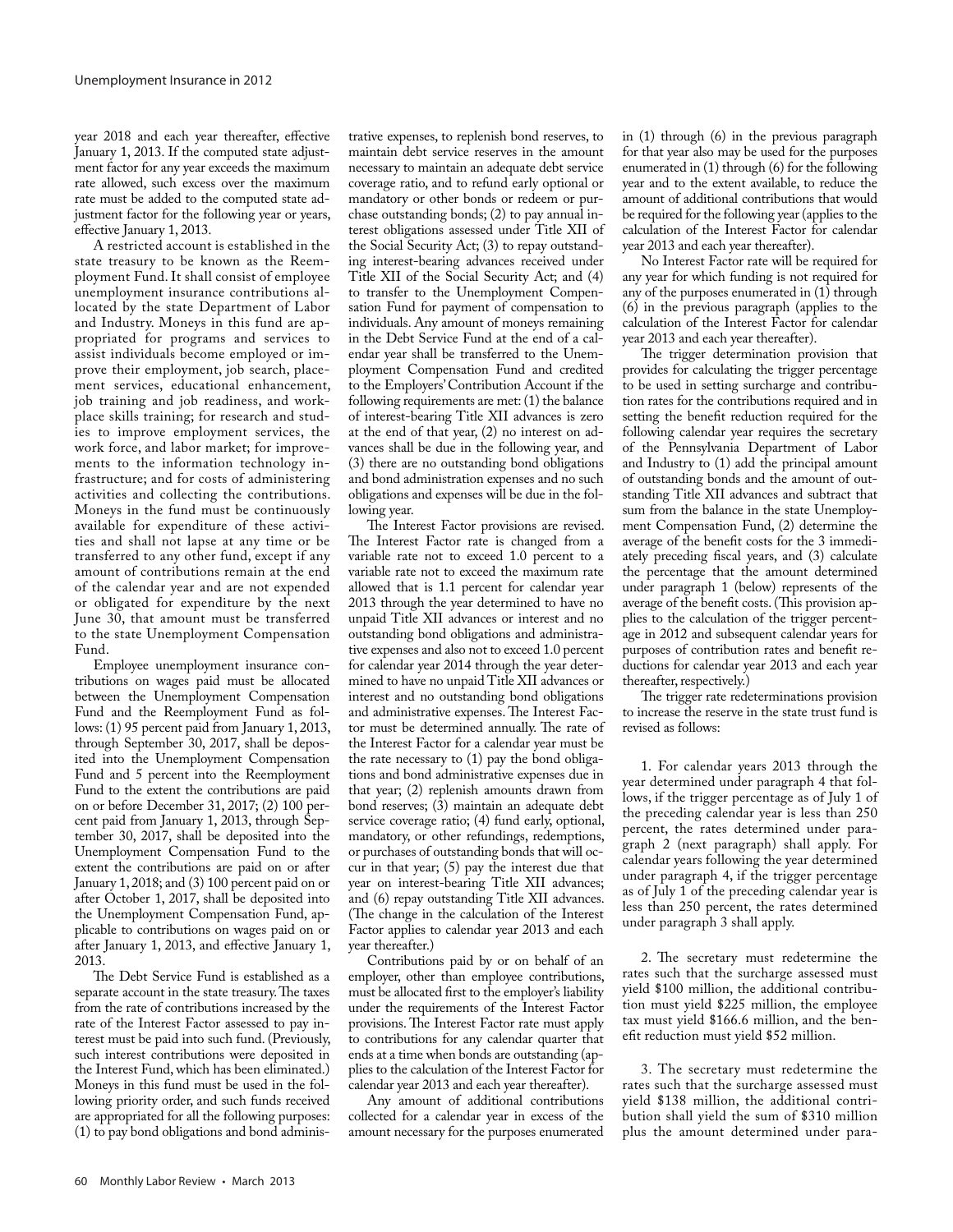graph 5, the employee tax must yield \$230 million, and the benefit reduction must yield \$72 million.

4. The calendar year determined under this paragraph must be the earliest calendar year subsequent to December 31, 2012, to which all the following apply: no unpaid balance of Title XII federal advances or interest thereon, no outstanding bond obligations and administrative expenses, and no such obligations and expenses will be due in the following year.

5. The amount determined under this paragraph shall be the sum of

- • 20 percent of the amount paid from the Unemployment Compensation Fund during the 60 consecutive calendar months ending on June 30 of the year in which the redetermination occurs plus
- • 20 percent of that portion of the amount paid from the Unemployment Compensation Fund during the immediately preceding 60 consecutive calendar months that is not recovered by additional contributions paid for calendar years through the calendar year in which the redetermination occurs. (This provision applies to the redetermination of contribution rates and the benefit reduction to occur in 2012 and each fifth year thereafter for purposes of contribution rates and the benefit reduction for calendar year 2013 and each year thereafter, respectively.)

The department will mail or electronically transmit the notice of an assessment to employers within 15 days after making the assessment. (Previously, such notices were required to be sent by registered mail.) (This provision applies to notices of assessment issued on or after June 12, 2012.)

Liens imposed for contributions, interest, and penalties must continue and must retain their priority without the necessity of refiling or revival. (Under prior law, liens continued for 5 years from the date of entry and were allowed to be revived and continued in the manner provided for the renewal of judgments or as provided in The Fiscal Code, as amended.) (This provision applies to all liens filed or revived within the 5-year period immediately preceding June 12, 2012, and all liens filed or revived on or after June 12, 2012.)

In addition to the methods of collection authorized in state law, the department may collect contributions, interest, penalties, and other liabilities due as provided under the U.S. Department of Treasury Offset Program (relating to authority to make credits or refunds) of the U.S. Department of Treasury , including and by any other means available under federal or state law.

Unemployment compensation solvency bonds are allowed. This provision allows bonds to be issued if the department reasonably expects that the issuance of bonds to obtain funds to pay compensation or to repay Title XII federal advances, including interest, would result in a savings to employers, as an alternative to borrowing by means of Title XII federal advances or repayment of the Title XII federal advances and interest by other means. The bond proceeds must be used to repay the principal and interest of Title XII federal advances, and any balance must be deposited into an unemployment compensation program fund to repay the principal and interest of previous Title XII federal advances, pay unemployment compensation benefits, pay bond administrative expenses, redeem or purchase outstanding bonds, and pay bond obligations. The maximum term of the bonds shall not exceed 20 years. The total principal amount of bonds outstanding for all bond issues may not exceed \$4.5 billion. The authority to issue bonds expires December 31, 2016.

The following definition was added to the term "compensation": "to the extent permitted by law, that part of the principal owed on bonds that is attributable to repayment of the principal of advances under Title XII of the Social Security Act (58 Stat. 790, 42 U.S.C. Section 1321 et seq.), exclusive of any interest or administrative costs associated with the bonds."

An Unemployment Compensation Amnesty Program is established. The amnesty period is 3 consecutive calendar months designated by the department that commences on June 14, 2013. The department must establish guidelines to implement the program and publish them at least 90 days before the amnesty period begins and notify all employers and claimants who are known to have liabilities to which the program applies.

The program applies to both employer and claimant liabilities; however, certain liabilities were excluded. Applicable employer liabilities include (1) unpaid contributions due for calendar quarters through the first quarter of 2012 for which employee information was reported or acquired through an audit; (2) unpaid contributions due for calendar quarters through the first quarter of 2012 for which employee information was not reported or not acquired through an audit; (3) unpaid reimbursements due on or before April 30, 2012; (4) unpaid interest due on contributions paid late for calendar quarters through the first quarter of 2012 or on reimbursement that was due on or before April 30, 2012, and was paid late; and (5) unpaid penalties due for reports filed late for calendar quarters through the first quarter of 2012.

Applicable claimant liabilities include (1) a fault overpayment of compensation from a notice of determination of overpayment issued on or before June 30, 2012, to the extent repayment has not occurred; (2) a nonfault overpayment of compensation from a notice of determination of overpayment issued on or before June 30, 2012, to the extent repayment has not occurred; (3) compensation paid for calendar weeks through the week ending June 30, 2012, for which a notice of determination of overpayment has not been issued, but the claimant acknowledges that the compensation was overpaid; and (4) unpaid interest due on an overpayment of compensation that was repaid on or before June 30, 2012.

Procedures for participation, the payment amounts required, and the terms and conditions of amnesty are established.

*Overpayments.* No administrative or legal proceedings for the recovery and recoupment of an overpayment of compensation because of fault, including interest, will be instituted after the expiration of 10 years (previously, 6 years) following the end of the benefit year with respect to which such the sum was paid (applies to benefit years beginning on or after June 12, 2012).

#### **Rhode Island**

*Extensions and special programs.* The provisions relating to the Entrepreneurial Training Assistance program were amended as follows:

- The definition of "employment assistance allowance" includes an allowance payable in lieu of emergency unemployment compensation benefits.
- • "Emergency unemployment compensation" is defined as benefits, including dependents' allowances, payable to an individual as authorized by the Unemployment Compensation Extension Act of 2008 and in accordance with regulations established by the U.S. Secretary of Labor.
- For participants in the Entrepreneurial Training Assistance program collecting regular benefits, the sum of the allowance paid and regular benefits paid, with respect to any benefit year, will not exceed the maximum potential regular benefits, including dependents' allowances.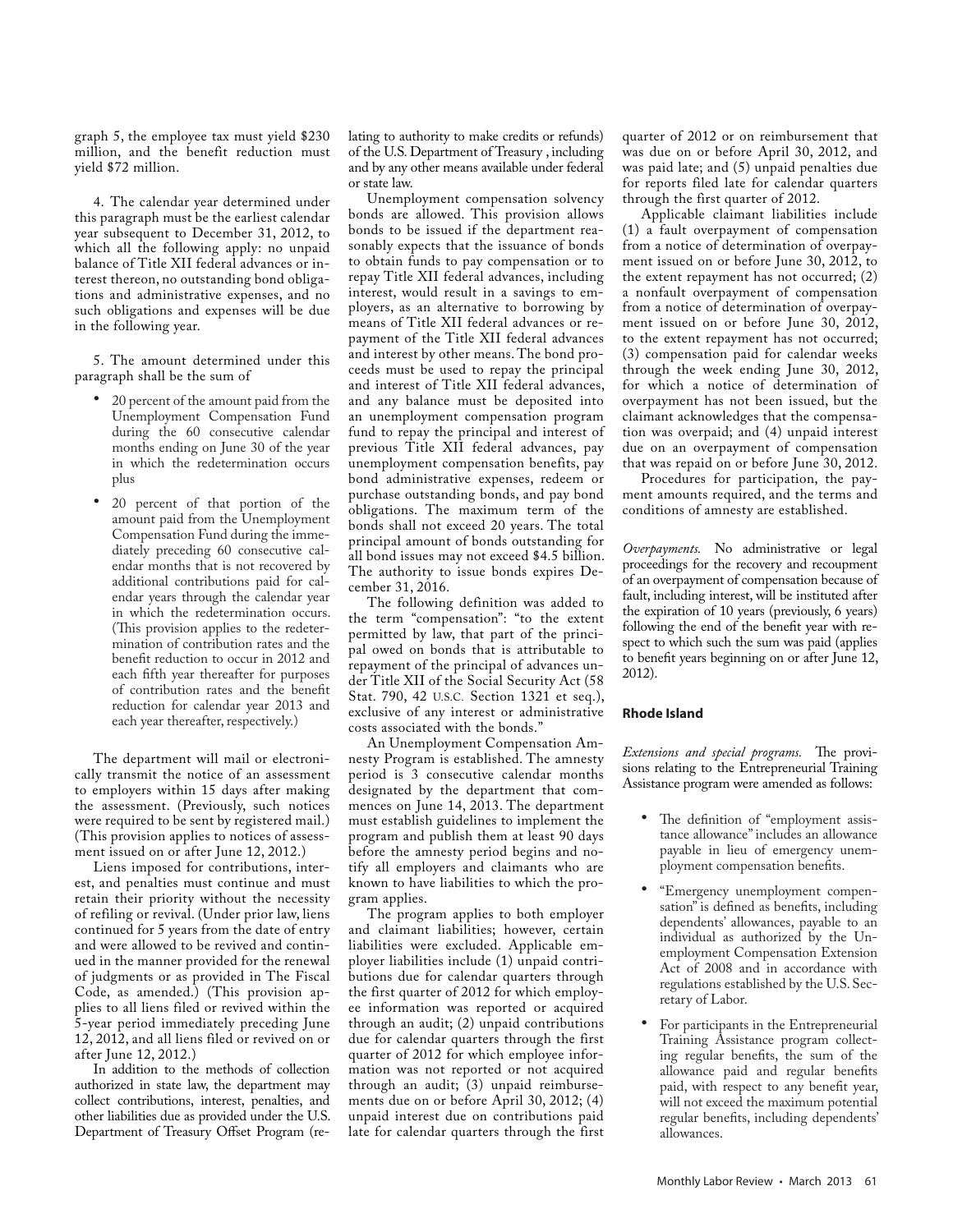- • For participants in the Entrepreneurial Training Assistance program collecting emergency unemployment compensation, the allowance paid with respect to any benefit year will not exceed the amount equal to 26 times the regular weekly benefit amount, including dependents' allowances. Any participant who terminated or completed participation in the program and continues to meet the emergency unemployment compensation eligibility requirements will be permitted to receive emergency unemployment compensation benefits with respect to subsequent weeks of unemployment.
- The aggregate number of individuals receiving employment assistance allowances and regular benefits for any week will not exceed 5.0 percent of the total number of individuals receiving regular benefits; the aggregate number of individuals receiving employment assistance allowances and emergency unemployment compensation benefits for any week will not exceed 1 percent of the total number of individuals receiving emergency unemployment compensation benefits.

*Financing.* Allowances paid under the Unemployment Compensation Extension Act of 2008 will be charged to the appropriate federal account.

The definition of "rehire" was changed to mean the first day for which an employee is owed compensation by the employer following a termination of employment lasting a minimum of 60 days (previously, 12 consecutive weeks).

*Temporary disability insurance.* The 7-day waiting period for temporary disability insurance was eliminated. For benefit years beginning on or after July 1, 2012, an individual's benefit year will begin on the Sunday of the calendar week in which he or she first became unemployed because of sickness and for which he or she has filed a valid claim for benefits. Beginning on or after July 1, 2012, as a condition of eligibility, an individual must have been unemployed because of sickness for at least 7 consecutive days.

#### **South Carolina**

*Financing.* Benefits paid to an individual discharged for misconduct shall not be charged to the account of an employer with which the individual has less than 8 weeks employment.

A contributing employer's account must

be credited for an overpayment because of fraud regardless of the outcome of recoupment or recovery.

*Nonmonetary eligibility.* An individual is disqualified for 20 weeks if discharged from employment for misconduct (previously, 5–26 weeks).

Misconduct means willful and wanton disregard of an employer's interests; carelessness or negligence of such degree or recurrence as to manifest equal culpability, wrongful intent, or evil design; or intentional and substantial disregard of the employer's interests or of the employee's duties and obligations. Misconduct shall not be determined for a discharge resulting from an extreme hardship, emergency, sickness, or other extraordinary circumstance.

Partial ineligibility of 5 to 19 weeks (plus the waiting week) is imposed if an individual is discharged for cause other than misconduct with the most recent employment. The ineligibility period must be determined in each case according to the seriousness of the cause for discharge.

Discharges for substandard performance because of inefficiency, inability, or incapacity are not a basis for disqualification.

#### **South Dakota**

*Financing.* Benefits paid to individuals who leave employment to accompany a spouse serving in the U.S. Armed Forces who has been reassigned from one military assignment to another may not be charged to the employer's experience-rating account.

*Nonmonetary eligibility.* Unemployment benefits are allowed for individuals who leave employment to accompany a spouse serving in the U.S. Armed Forces who has been reassigned from one military assignment to another.

#### **Tennessee**

*Administration.* By July 1, 2012, the Tennessee Department of Labor and Workforce Development is required to implement an Internet based system that allows employers to receive separation notices from the department electronically and to submit separation information electronically to the department. The system shall also have the capability to allow an employer to initiate an appeal electronically.

By January 1, 2013, the department is required, at the request of the employer, to begin including with an employer's annual premium rate notice the statement of benefits charged to the employer's experience rating account that affected that annual premium rate. The rate notice shall include how an employer may opt in to having that additional information included with the notice.

The commissioner of the department is authorized to develop a program to check county jails for inmates who may be receiving unemployment benefits in violation of the law. The commissioner is required to confer with local sheriffs to determine which system would work best for the department and the local sheriffs. The commissioner also is required to report to the Commerce, Labor, and Agriculture Committee of the Senate and the Consumer and Employee Affairs Committee of the House of Representatives by July 1, 2012, regarding the status of such program.

*Coverage.* A professional employer organization shall be deemed an employer of its covered employees.

*Extensions and special programs.* The Tennessee Works Pilot program is established under the Tennessee Works Act of 2012 to provide job training designed to attract new businesses to the state and to assist in the expansion or retention of existing businesses in Tennessee. The purposes of the pilot program are to

- enhance the state's economic growth and vitality by offering assistance to privately owned businesses and industries in training a new workforce and by creating new jobs and retaining and upgrading existing jobs,
- provide technical education and training as a component of the state's economic development efforts,
- be flexible and responsive to the training needs of business and industry in the state, and
- offer on-the-job training (OJT) programs to support existing employees and dislocated workers.

Tennessee Works Pilot program training grants will be awarded to eligible businesses seeking to hire new employees during or after the screening for potential employment grants. Such grants will be used for the eligible training expenses of a dislocated worker

- who is a first-time unemployment insurance claimant and who shall continue to receive unemployment insurance benefits during the screening period,
- whose job is lost because of workforce offshoring by the worker's former employers and who is currently under a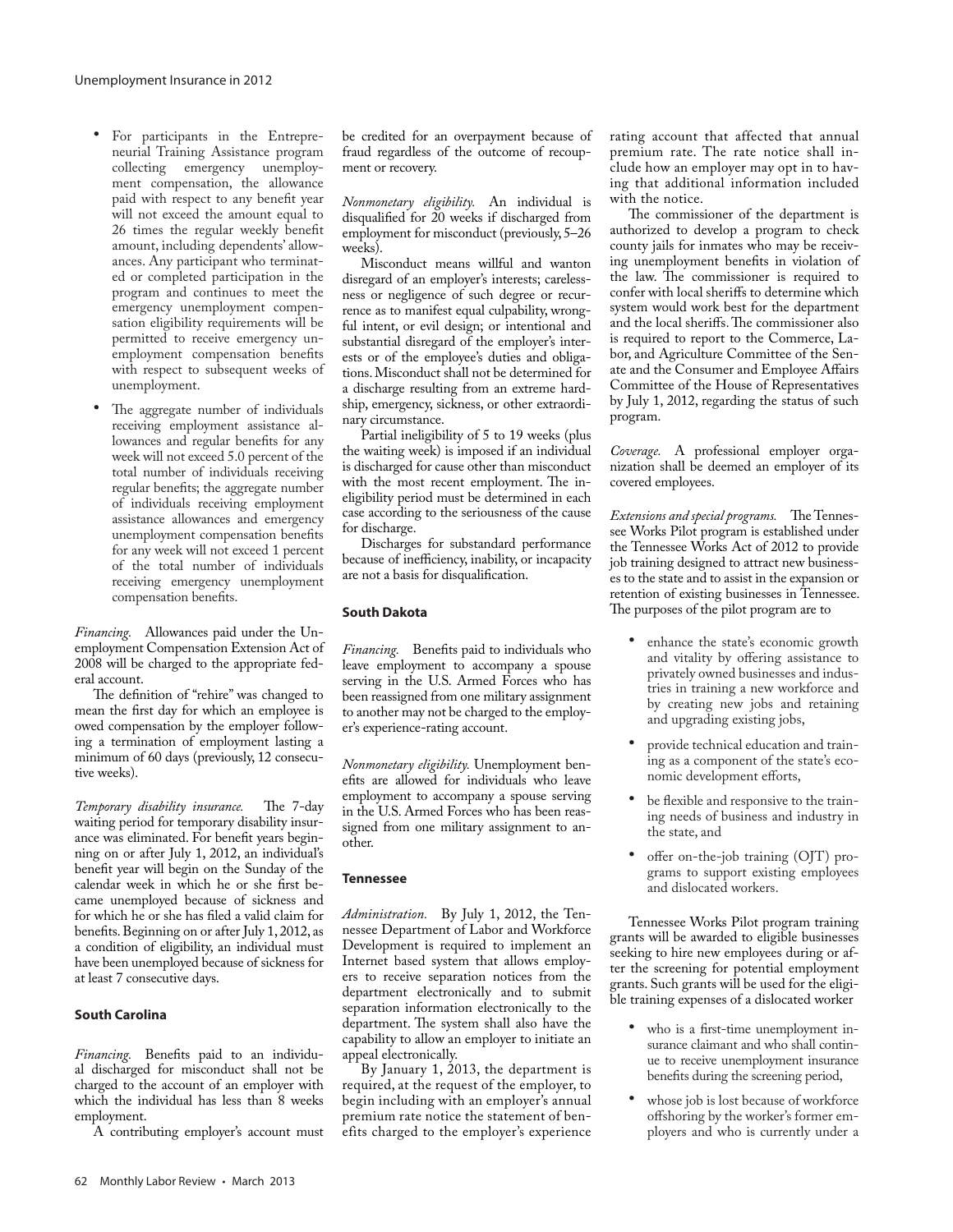valid trade petition approved by the U.S. Department of Labor, or

whose trade adjustment assistance funds shall only be awarded through the Tennessee Works Pilot program and be used in limited cases as an option to expedite employment in which these conditions in the immediate above point are met.

A Tennessee Works Pilot program screening period shall last for up to, but no more than, 8 weeks. At any time during the screening period or after the screening period, the employer may elect to employ a dislocated worker full time.

If an employer elects to employ the dislocated worker and to provide additional OJT to the dislocated worker, then the employer will be eligible to receive a wage offset in return for providing additional OJT to the dislocated worker. The employment and training of a dislocated worker shall be in accordance with the Tennessee Department of Labor and Workforce Development's existing OJT program and the department's rules and policies regarding the existing OJT program.

A dislocated worker shall no longer be eligible to receive unemployment benefits or trade adjustment compensation if the dislocated worker is employed and receiving OJT. If the employer does not retain the dislocated worker following the OJT period and the dislocated worker is otherwise eligible to receive unemployment insurance benefits, then the dislocated worker can, upon filing a claim, resume receipt of unemployment insurance benefits.

The Tennessee Works Pilot program shall be funded solely with funds received by the state from the U.S. Department of Labor and shall be subject to the availability of such funds and all laws governing the use of the funds.

An employer shall no longer be eligible for grants through the Tennessee Works Pilot program if the employer does not demonstrate a pattern of continued employment of dislocated workers following the end of the OJT period.

*Financing.* Benefits paid to individuals who leave employment to accompany a spouse serving in the U.S. Armed Forces will not be charged to the employer's experiencerating account.

Professional employer organizations must pay state unemployment insurance premiums as required by Tennessee law.

Professional employer organizations having one or more covered employees must apply for a separate account number

for each client having one or more covered employees. Professional employer organizations must keep separate records and submit separate state unemployment insurance wage and premium reports with payments to report the covered employees of each client by using the client's state employer account number and using the premium rate based on the aggregate reserve ratio of the professional employer organization.

Professional employer organizations will use one of the two methods provided for calculating the aggregate reserve ratio.

Professional employer organizations are prohibited from being considered a successor employer to any client and from acquiring the experience history of any client with whom no common ownership, management, or control exists. A client is prohibited from being considered a successor employer to any professional employer organization and from acquiring any portion of the experience history of the aggregate reserve account of the professional employer organization with which no common ownership, management, or control exists.

A client must be jointly and severally liable with a professional employer organization for state unemployment premiums for each of the client's covered employees, provided, however, that a client shall be relieved of joint and several liability for state unemployment premiums if the professional employer organization has posted a corporate surety bond in the amount of \$100,000 for so long as the bond remains in force.

*Nonmonetary eligibility.* A discharge is deemed a discharge for misconduct connected with work when it results after an individual entered into a written agreement with an employer to obtain a license or certification by a specified date as a condition of employment and willfully failed without good cause to obtain such license or certification by the specified date.

Seasonality provisions are established. Effective with claims filed on or after January 1, 2013, a seasonal employer is one that, because of seasonal conditions making it impracticable or impossible to do otherwise, customarily carries on production operations only within a regularly recurring active period or periods of less than an aggregate of 36 weeks in a calendar year. The Tennessee Department of Workforce Development must determine that the employer is seasonal. However, any successor to a seasonal employer shall be deemed a seasonal employer unless the successor requests cancellation of such status within 120 days after the acquisition. If the employer is determined or redetermined seasonal, the department shall determine the employer's active period(s) and send the employer a notice of determination or redetermination to be a seasonal employer.

Benefits based on seasonal employment shall be payable to a seasonal worker in the employ of a seasonal employer for weeks of unemployment that occur during such employer's active period of seasonal pursuit. Seasonal worker means an individual in the employ of a seasonal employer only during the employer's active period of seasonal pursuit.

Seasonal wages means the wages earned by a seasonal worker as an employee of a seasonal employer within the active period(s) of such employer.

Benefits shall not be paid on services performed in seasonal employment for any week of unemployment beginning after July 1, 2016, that begins during the period between 2 successive normal active periods of seasonal pursuit to any seasonal worker if that seasonal worker performs the service in the first of the normal active periods and if there is a reasonable assurance that the seasonal worker will perform the service for a seasonal employer in the second of the active periods. Reasonable assurance means a written, oral, or implied agreement that the employee will perform services in the same or similar capacity during the ensuing active period of a seasonal pursuit.

If benefits are denied to a seasonal worker for any week solely because of this paragraph and the seasonal worker is not offered an opportunity to perform in the second normal active period for which reasonable assurance of employment had been given, the seasonal worker is entitled to a retroactive payment of benefits for each week that the seasonal worker previously filed a timely claim for benefits.

The benefits payable to any otherwise eligible seasonal worker shall be calculated according to the seasonality provisions for any benefit year that is established on or after the beginning date of a determination that an employer is a seasonal employer if such seasonal worker was employed by the seasonal employer during the base period applicable to such benefit year, as if such determination had been effective in such base period.

Misconduct was defined to include

1. conscious disregard of the rights or interests of the employer;

2. deliberate violations or disregard of reasonable standards of behavior that the employer expects of an employee;

3. carelessness or negligence of such a degree or recurrence to show an intentional or substantial disregard of the employer's interest or to manifest equal culpability, wrongful intent, or an intentional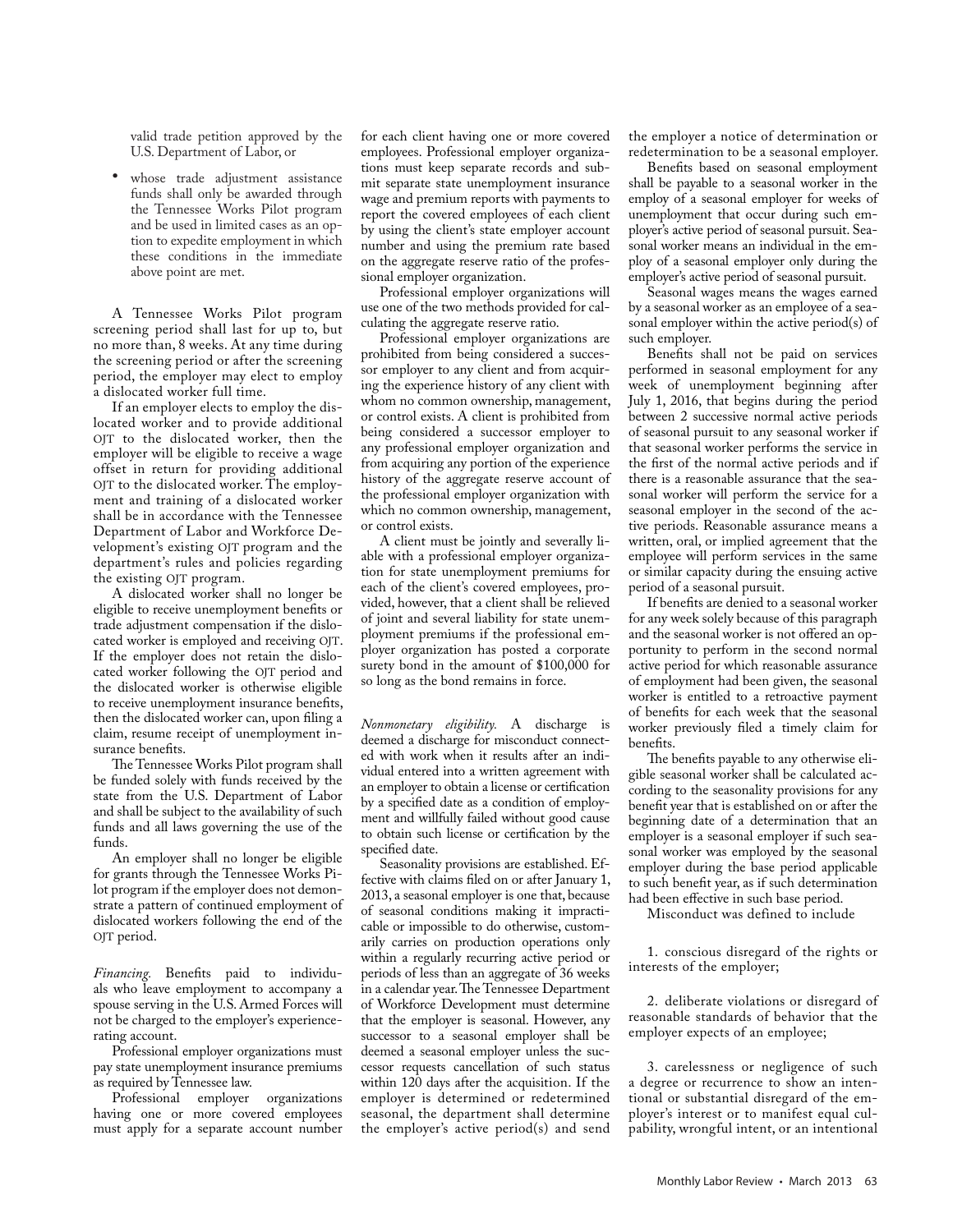and substantial disregard of the employer's interests or of the employee's duties and obligations to the employer;

4. deliberate disregard of a written attendance policy and the discharge is in compliance with such policy;

5. a knowing violation of a regulation of this state by an employee of an employer licensed by this state, which the violation would cause the employer to be sanctioned or have the employer's license revoked or suspended by this state; or

6. a violation of an employer's rule, unless the claimant can demonstrate that

- • the claimant did not know and could not reasonably know of the rule's requirements or
- the rule is unlawful or not reasonably related to the job environment and performance.

A claimant shall be ineligible for benefits if the claimant is incarcerated 4 or more days in any week.

A claimant must provide detailed information regarding contact with at least three employers per week or access services at a career center and requires random audits of 1,000 claimants weekly to determine compliance. If an audit determines false work search information was provided, a claimant is disqualified for 8 weeks, effective September 1, 2012.

An employer is allowed to provide information prior to agency request if the employer expects an issue to arise regarding an employee's separation, effective September 1, 2012.

An individual is disqualified for benefits

- for any week "wages in lieu of notice" are received,
- • if a severance package from an employer is equal to the salary the employee would have received if the employee was working,
- if an individual discharged because of layoff refuses a job or a similar job with equivalent salary by the most recent employer-individual is disqualified until paid wages in covered employment equal  $1\bar{0}$  times the weekly benefit amount, or
- if the individual's offer of work is withdrawn because of a refusal to take a drug test or a positive result from a drug test-individual is disqualified

until paid wages in covered employment equal 10 times the weekly benefit amount.

The term "wages in lieu of notice" means wages paid to an individual separated without notice, irrespective of the length of service, that are equal to wages that would have been paid if the individual had continued to work.

The amount of wages required to be considered suitable work as equal or exceeding the average weekly wage in the individual's highest base-period quarter is defined according to the following criteria:

- • 100 percent during the first 13 weeks of unemployment
- 75 percent during the 14th through the 25th week of unemployment
- 70 percent during the 26th through the 38th week of unemployment
- 65 percent after the 38th week of unemployment

Wages must equal federal minimum wage to be considered suitable work.

Unemployment benefits are allowed for individuals who voluntarily leave employment to accompany a spouse who is serving in the U.S. Armed Forces and has been transferred to another location. Applicants for federal, state, or local public benefits must attest, under penalty of perjury, to their status as a U.S. citizen or a qualified alien. Acceptable forms of identification that applicants may present to attest to their status as a U.S. citizen are listed in the law. Applicants claiming qualified alien status must present at least one form of documentation for verification through the Systematic Alien Verification for Entitlements or SAVE program. Penalties for knowingly and willfully making a false, fictitious, or fraudulent statement or representation as to citizenship or immigration status are outlined in the law.

*Overpayments.* The period that overpayments can be collected was extended from 3 years to 6 years.

The state Department of Revenue is allowed to offset any covered unemployment compensation debt due to the Department of Labor and Workforce Development against any federal income tax refund (1) due to the claimant, if the overpayment is the result of fraud or failure to report earnings or any assessed penalties or interest, and (2) due to the taxpayer, if the obligation is the result of past-due contributions that remain uncollected or any assessed penalties or interest.

Withdrawals from the Unemployment Trust Fund for the payment of fees authorized under the U.S. Department of Treasury Offset Program are permitted. In the state treasury, a fund to be known as the "unemployment compensation special administrative fund" is established that will consist of fines, fees, penalties, and interest collected on delinquent payments.

Individuals who have received unemployment benefits by knowingly misrepresenting, misstating, or failing to disclose any material fact or by making a false statement or false representation without a good-faith belief as to the correctness of the statement or representation must repay the amount of benefits received. A penalty of 15 percent of the amount of overpaid benefits received because of fraud is assessed. Moneys collected by this penalty will be deposited into the state Unemployment Compensation Fund. An additional penalty of 7.5 percent of overpaid benefits received because of fraud is assessed. This additional penalty is to be used to defray the costs of deterring, detecting, or collecting overpayments. Interest at a rate of no more than 1.5 percent per month is assessed on the total amount due that remains unpaid for a period of 30 or more calendar days after the date on which the commissioner sends notice of the overpayment determination to the claimant's last known address. A pending appeal of the determination will not suspend the assessment of interest.

Moneys received by the department in repayment of unemployment benefits and payment of penalties and interest will be first applied to the unemployment benefits received and then to any interest due. The department will used these moneys to defray the costs of deterring, detecting, or collecting overpayments.

# **Utah**

*Financing.* If money in the restricted account (Special Administrative Expense Account) is used for a purpose unrelated to the administration of the state Unemployment Compensation Program as described in federal law, as amended, the Unemployment Insurance Division shall develop and follow a cost allocation plan in compliance with U.S. Department of Labor regulations, including the cost principles described in the relevant parts of the Code of Federal Regulations.

Benefits paid to individuals who leave employment to accompany or follow a spouse serving in the U.S. Armed Forces will not be charged to the employer's experiencerating account.

If the employer is a new employer, the basic contribution rate will be based on the average benefit cost rate experience by employers of the major industry, as defined by department rule, to which the new employer belongs.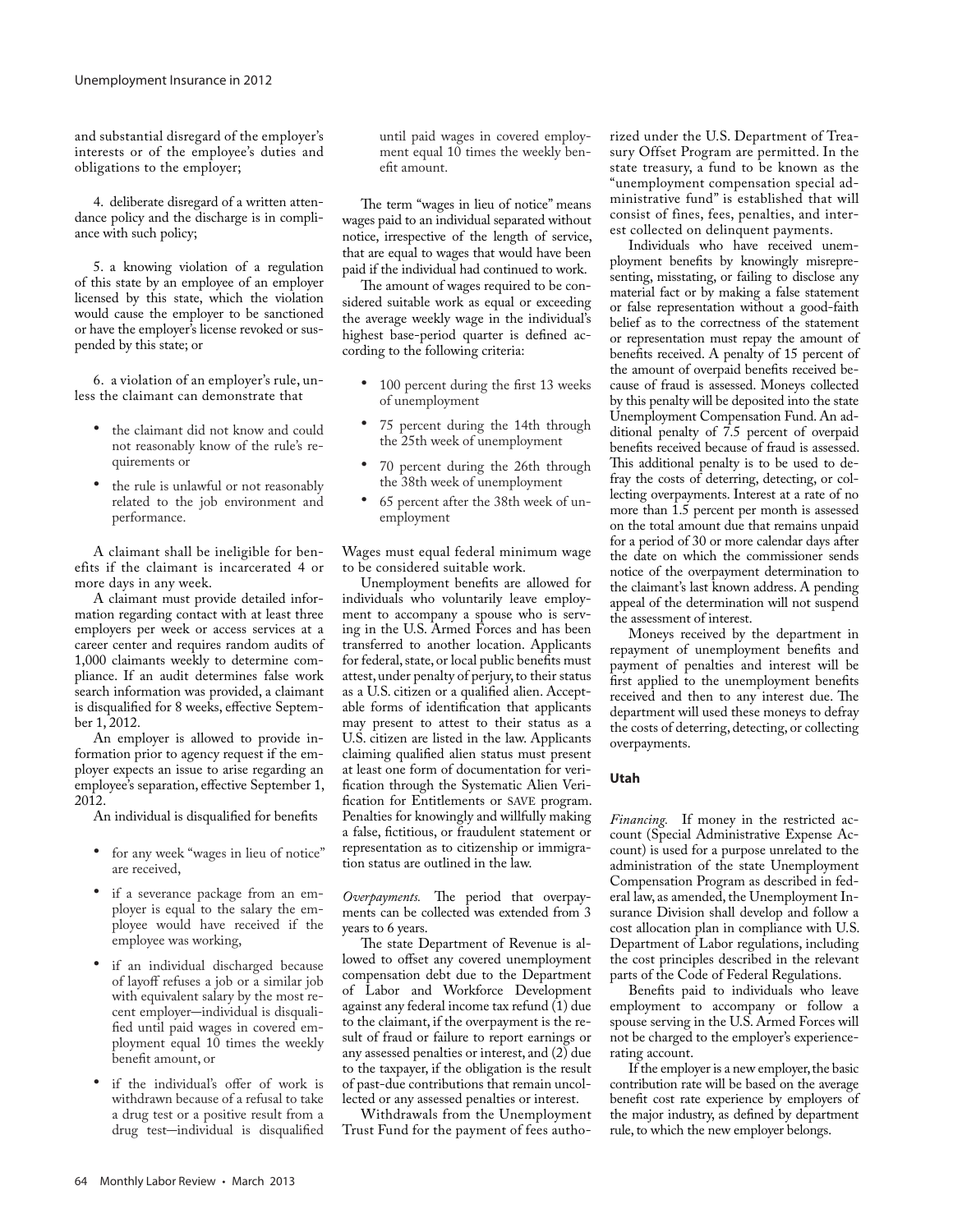For calendar year 2012 only, if the calculation of the social contribution rate is greater than 0.004, the social contribution rate for calendar year 2012 is 0.004.

If the actual reserve fund balance as of June 30 preceding the computation date is insolvent or negative or if a loan from the federal Unemployment Account or other lending institution is outstanding, the Utah Unemployment Insurance Division will set the reserve factor at 2.0000 until the division determines the actual reserve fund balance as of June 30 preceding the computation date to be solvent or positive and no loan is outstanding.

The maximum unemployment insurance contribution rate for an employer is reduced from 9 percent plus the social contribution rate to 7 percent plus the social contribution rate beginning in calendar year 2012.

If an employer makes a contribution payment based on the overall contribution rate in effect at the time the payment was made and it retroactively reduces the overall contribution rate for that payment, the division

- may not directly refund the difference between what the employer paid and what the employer would have paid under the new rate and
- • shall allow the employer to adjust a future contribution payment to offset the difference between what the employer paid and what the employer would have paid under the new rate.

The division is allowed to accept an offer of compromise from an employer or claimant to reduce past-due debt under certain circumstances, and the division must make rules allowing for an offer of compromise.

*Nonmonetary eligibility.* Benefits are denied to individuals based on services in a professional or nonprofessional capacity to or on behalf of an educational institution and who worked for certain governmental entities, Indian tribes, or nonprofit organizations to which federal law applies. The denial applies between 2 successive academic years or regular terms whether successive or during a period of paid sabbatical leave or holiday periods within school years or terms.

Unemployment benefits are allowed for individuals who voluntarily leave employment to accompany or follow a spouse who is serving in the U.S. Armed Forces on active duty and has been relocated to a full-time assignment lasting at least 180 days. Benefits under this provision will be allowed if it is impractical for the individual to commute to the previous work from the new locality, if the individual left work no earlier than 15 days before the scheduled start date of the

spouse's active-duty assignment, and if the individual otherwise meets all eligibility and reporting requirements, including registering for work.

#### **Virginia**

*Financing.* Annual payment of unemployment taxes and filing of affiliated reports for employers of individuals providing domestic service in a private home, regardless of the total payroll cost or number of persons providing the domestic service, are allowed.

Language stating that to qualify for this election, an employer will have a total payroll in each calendar quarter that does not exceed \$5,000, regardless of the number of persons providing such domestic service, is repealed.

*Monetary eligibility.* For claims effective on or after July 6, 2008, but before July 6, 2014 (previously, July 1, 2012), the minimum weekly benefit amount remains at \$54 and the maximum weekly benefit amount remains at \$378; a total of \$2,700 in the two high quarters of the base period remains the amount needed to monetarily qualify, and a minimum of \$18,900.01 remains as the amount required for the maximum weekly benefit amount.

Beginning July 6, 2014 (previously, July 1, 2012), for claims effective on or after July 6, 2014 (previously, July 1, 2012), the minimum weekly benefit amount increases from \$54 to \$60 and the maximum weekly benefit amount remains at \$378. A total of \$3,000.00 (previously, \$2,700.00) in the two high quarters of the base period is needed to monetarily qualify, and a minimum of \$18,900.01 remains as the amount required for the maximum weekly benefit amount.

#### **Washington**

*Financing.* Penalties, rate computations, and sanctions will be applied if the Washington Employment Security Department finds that a significant purpose of the transfer of a business is to obtain a reduced-array calculation factor rate.

A predecessor-successor relationship does not exist for experience rating purposes if an employer transfers the business or its operating assets to move or expand an existing business. If both employers are under substantially common ownership, management, or control at the time of the transfer, the transferring employer's experience will transfer and be combined with the experience of the employer to which the business is transferred.

Any provisions in conflict with requirements to receive federal funds or unemployment tax credits will be inoperative.

*Extensions and special programs.* The state's special SEA (Self-Employment Assistance) program was amended. The Washington Employment Security Department is required to inform all individuals meeting the benefit eligibility conditions of the availability of SEA and entrepreneurial training programs and of the training provisions that would allow them to pursue commissioner-approved training. In addition, when individuals are identified as likely to exhaust benefits and are otherwise eligible for commissioner-approved training, the department must inform such individuals of the opportunity to enroll in commissioner-approved SEA programs. Among other requirements, an unemployed individual is eligible to participate in a selfemployment assistance program if it has been determined that he or she is otherwise eligible for commissioner-approved training.

The following language has been removed from the SEA program provisions: An individual completing the program may not directly compete with his or her separating employer for a specific time and in a specific geographic area. The time may not, in any case, exceed 1 year. Both the time and the geographic area must be reasonable, considering the following factors: (1) whether restraining the individual from performing services is necessary for the protection of the employer or the employer's goodwill, (2) whether the agreement harms the individual more than is reasonably necessary to secure the employer's business or goodwill, and (3) whether the loss of the employee's services and skills injures the public to a degree warranting nonenforcement of the agreement.

The date for the department to report on the performance of the SEA program was extended from December 1, 2011, to December 1, 2015.

Individuals eligible for services under the federal Workforce Investment Act, Public Law 105-220, or its successor must be provided the opportunity to enroll in SEA or entrepreneurial training programs to prepare them for self-employment on the same basis as they are provided the opportunity to enroll in other training programs under such act. The department must work with local workforce development councils to ensure that the contracting process with training providers is efficient and that the number of entrepreneurial training providers on the state's eligible training provider list is sufficient to meet demand. Each local workforce development council must (1) notify all individuals eligible for services under the Workforce Investment Act of the availability of SEA and entrepreneurial training and (2) establish and implement a plan for expending Workforce Investment Act funds on SEA and entrepreneurial training at a rate that is commensurate with either the demand for such services or the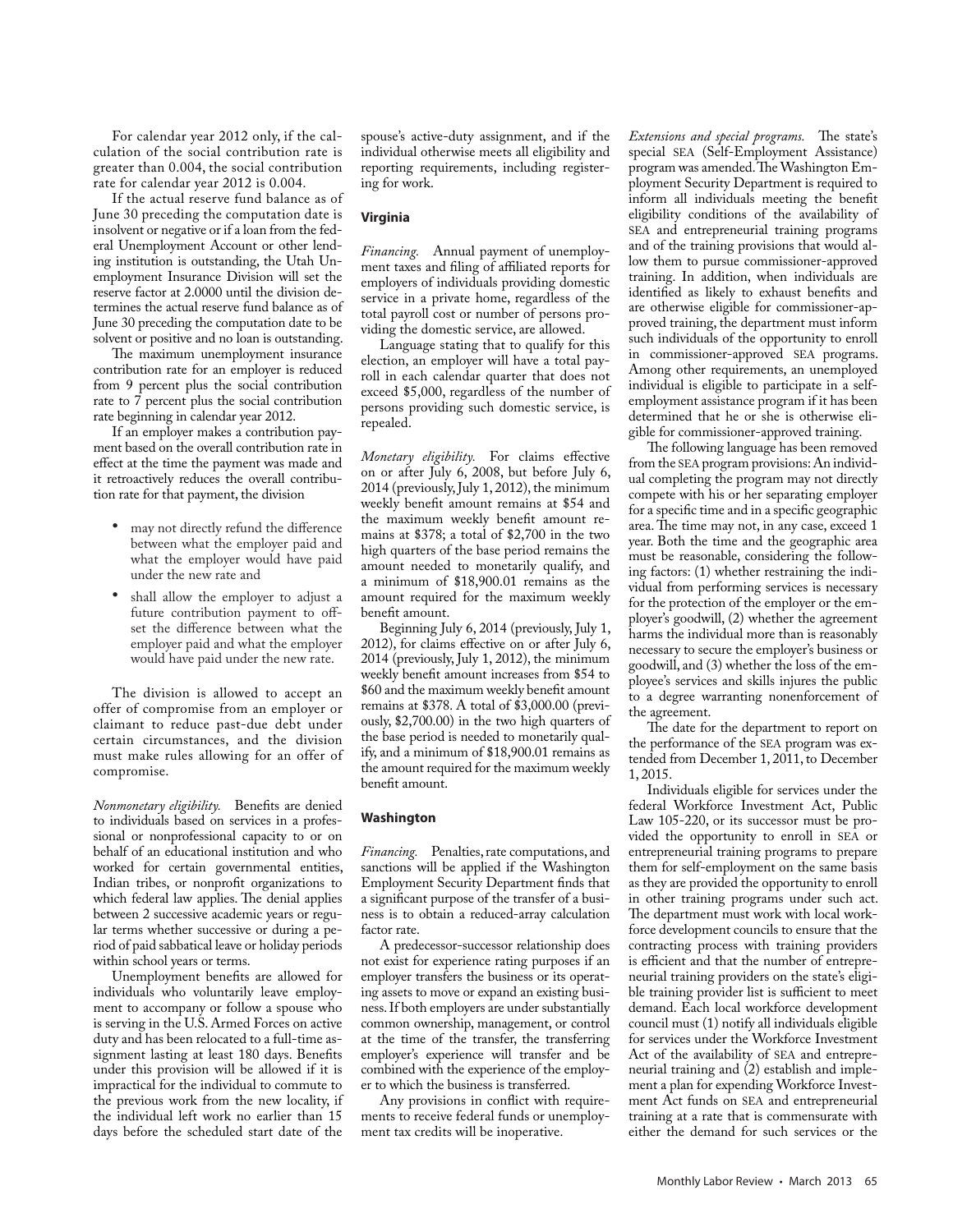rate of self-employment within the council's workforce development area.

*Financing.* Penalties, rate computations, and sanctions will be applied if the Washington Employment Security Department finds that a significant purpose of the transfer of a business is to obtain a reduced array calculation factor rate.

A predecessor-successor relationship does not exist for experience rating purposes if an employer transfers the business or its operating assets to move or expand an existing business. If both employers are under substantially common ownership, management, or control at the time of the transfer, the transferring employer's experience will transfer and be combined with the experience of the employer to which the business is transferred.

Any provisions in conflict with requirements to receive federal funds or unemployment tax credits will be inoperative.

#### **West Virginia**

*Financing.* Benefits paid to individuals who voluntarily leave employment to accompany a spouse serving in the U.S. Armed Forces who has been reassigned from one military assignment to another will not be charged to the employer's experience-rating account.

Effective July 1, 2012, contributory employer's account shall not be relieved of charges related to a payment from the state Unemployment Fund if it is determined that

- an erroneous payment was made because the employer, or an agent of the employer, was at fault for failing to respond timely or adequately to the request from an agency for information relating to the claim for compensation and
- the employer, or agent, has established a pattern of failing to respond timely or adequately to such requests.

The term "erroneous payment" means a payment that, but for the failure by the employer or the employer's agent with respect to the claim for unemployment compensation, would not have been made.

The term "pattern of failing" means repeated documented failure on the part of the employer, or the agent of the employer, to respond as requested, considering the number of instances of failure in relation to the total volume of requests by the agency to the employer or the employer's agent.

*Nonmonetary eligibility.* Unemployment benefits are allowed for individuals who voluntarily leave employment to accompany a spouse serving in the U.S. Armed Forces

who has been reassigned from one military assignment to another.

*Overpayments.* An individual who knowingly makes a false statement or representation or who knowingly fails to disclose a material fact to obtain unemployment benefits is guilty of a misdemeanor and shall be punished by a fine not less than \$100 or more than \$1,000 or by imprisonment for no longer than 30 days, or both, and by full repayment of all benefits obtained fraudulently. Each false statement or representation, or failure to disclose a material fact, is a separate offense.

After July 1, 2012, an additional penalty of 20 percent of the amount of the erroneous payment is assessed. The first 75 percent of the penalty shall be deposited in the state Unemployment Compensation Trust Fund, and the remaining 25 percent shall be deposited in a special administrative account to be used for increased integrity activities. Penalty amounts may not be used to offset future benefits payable to benefit recipients.

#### **Wisconsin**

*Financing.* If more than one employing unit has a relationship with an employee, the Wisconsin Department of Workforce Development will determine which employing unit is the employer by considering specified factors in the employing unit's contract with the employee and which employing unit

- • benefits directly or indirectly from the services performed by the employee,
- maintains a pool of workers who are available to perform the services in question, and
- is responsible for employee compliance with applicable regulatory laws and for enforcement of such compliance. (All factors are applicable to services performed after December 31, 2011.)

A provider of home healthcare and personal care services for medical assistance recipients is allowed to elect to be the employer of employees providing those services. The provider must, as a condition of eligibility for election, notify the recipient in writing of such services of its election for purposes of the unemployment insurance law and to be treated as the employer by the federal Internal Revenue Service for federal unemployment tax purposes, applicable to services performed after December 31, 2011.

 A separate, nonlapsable unemployment interest payment fund was established that will be used to pay interest due on Title XII federal advances. The following moneys will be credited to this fund: the annual assessment on employers that is used to pay interest on Title XII federal advances, any interest earned on the assessments, and any interest or penalties collected from delinquent employers. (Under prior law, the assessment was credited to the administration account.) The department is authorized to use any excess funds to pay interest owed in subsequent years on advances or if additional interest obligations are unlikely, excess funds will be transferred and credited to the balancing account of the unemployment reserve fund to pay benefits.

The department will redetermine the contribution rate of a successor employer immediately prior to the effective date of a transfer as of the applicable computation date effective for contributions payable beginning in the first calendar year following the date of the transfer (previously, the beginning of the first quarter after the transfer), applicable to transfers after December 31, 2011.

A separate, nonlapsable program integrity fund in the unemployment reserve account is established for deposit of overpayments collected because of fraud by acts of concealment by claimants; funds may be used to pay for integrity activities such as fraud detection and prevention, applicable October 21, 2013, and repealed effective January 1, 2014. (Previously, such overpayments were credited to the balancing account of the unemployment reserve account.)

The definition of "debt" is also defined as a delinquent assessment on Title XII federal advance funds.

*Nonmonetary eligibility.* Individuals, in addition to other requirements, must conduct a reasonable search for work unless waived by the department. An individual is ineligible for benefits for any week that he or she is determined to have failed to conduct a reasonable search for suitable work that has not been waived. If benefits have been paid for such week, the department may recover the overpayment, applicable April 29, 2012.

The individual is ineligible for benefits for any week if one or more of the following applies to the individual for 32 hours or more in a week:

- • The individual performs work.
- The individual receives wages.
- The individual receives holiday pay, vacation pay, termination pay, or sick pay.

The individual is ineligible for benefits for any week in which the individual receives from one or more employers more than \$500 in wages for work performed or for sick pay, holiday pay, vacation pay, or termination pay